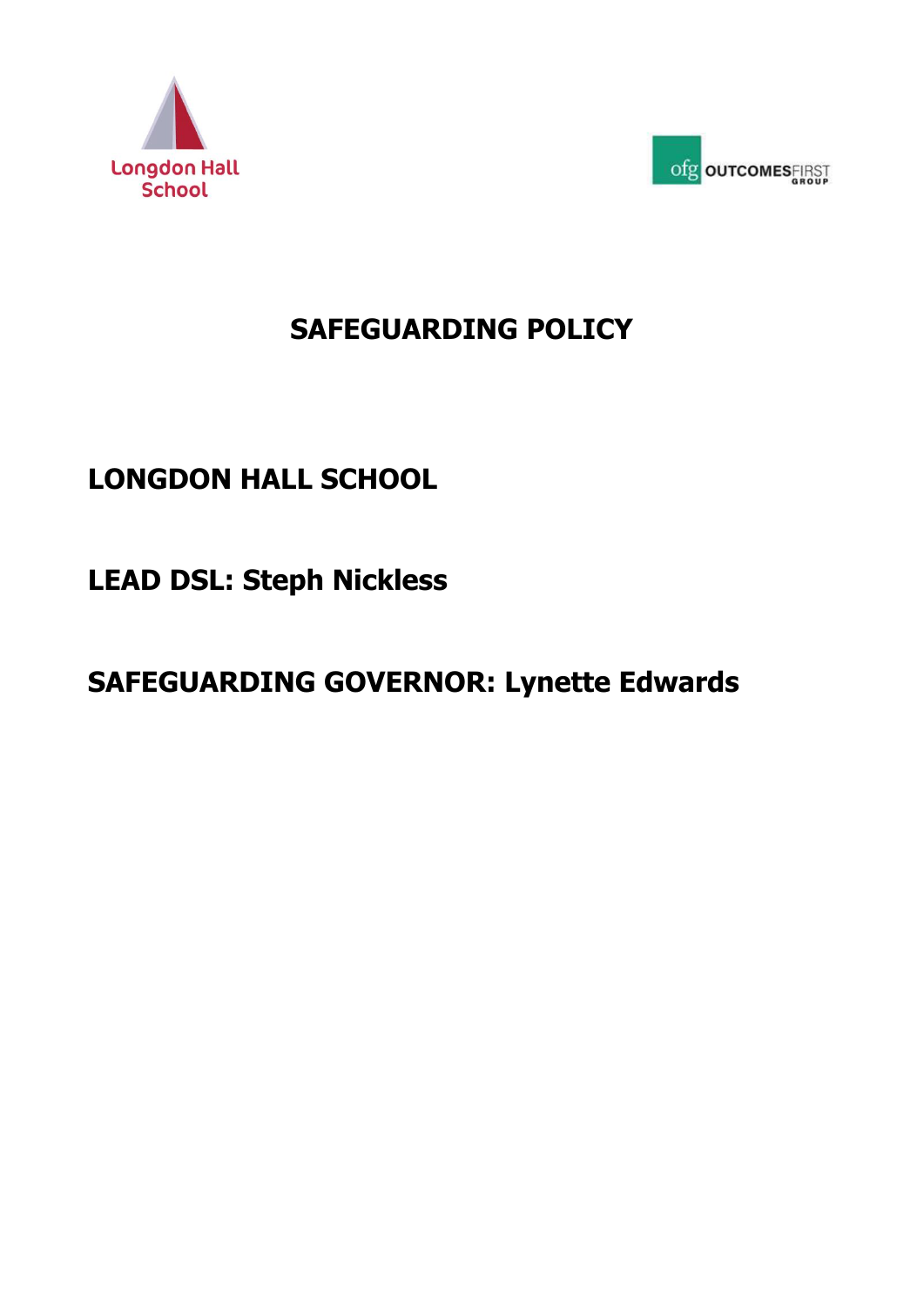



# **Contents**

| 1.0     |                                                                          |
|---------|--------------------------------------------------------------------------|
| 2.0     |                                                                          |
| 3.0     |                                                                          |
| 4.0     |                                                                          |
| 5.0     |                                                                          |
| $6.0\,$ |                                                                          |
| 7.0     |                                                                          |
| 8.0     |                                                                          |
| 9.0     |                                                                          |
| 10.0    |                                                                          |
| 11.0    |                                                                          |
| 12.0    |                                                                          |
| 13.0    |                                                                          |
| 14.0    |                                                                          |
| 15.0    |                                                                          |
| 16.0    |                                                                          |
| 17.0    |                                                                          |
| 18.0    | Child Sexual Exploitation (CSE) and Child Criminal Exploitation (CCE) 19 |
| 19.0    |                                                                          |
| 20.0    |                                                                          |
| 21.0    |                                                                          |
| 22.0    |                                                                          |
| 23.0    |                                                                          |
| 24.0    |                                                                          |
| 25.0    | Working with the Local Authority Designated Officer (or equivalent)  23  |
| 26.0    |                                                                          |
| 27.0    |                                                                          |
| 28.0    |                                                                          |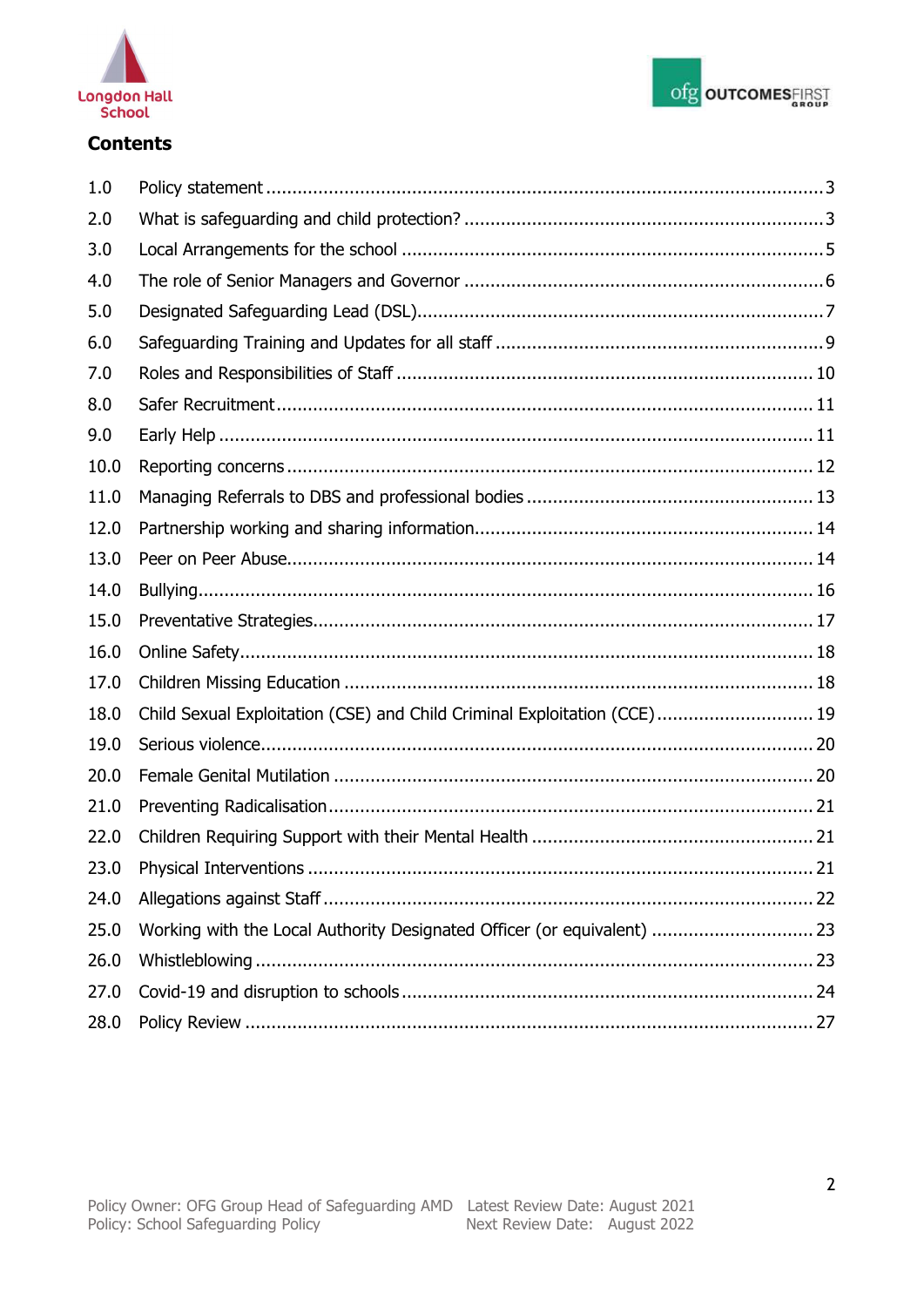

# <span id="page-2-0"></span>**1.0 Policy statement**

Outcomes First Group is committed to ensuring that all of the people we support are effectively safeguarded in all services including fostering, schools and residential homes at all times. This policy applies to all children and young adults receiving education in our settings. It applies when working online and offline, in settings and in all virtual communications.

Safeguarding and child protection must always be the highest priority and at the forefront of everything we do. A whole school approach is required to ensure safeguarding and child protection are embedded in all decisions, planning, policy and day-to-day operations and activities.

It is essential that everybody working within the Outcomes First Group understands their safeguarding responsibilities. Governing bodies and proprietors must ensure that staff who work directly with children read and understand Part 1 of [KCSIE 2021.](https://assets.publishing.service.gov.uk/government/uploads/system/uploads/attachment_data/file/999348/Keeping_children_safe_in_education_2021.pdf) Staff who do not work directly with children can read and understand either Part one or Annex A if is more effective to enable them to safeguard and promote the welfare of children.

All Outcomes First Group employees working directly or indirectly with children **must** ensure that:

- children and young people feel safe and that they are listened to;
- they create an environment and culture in which children and young people feel valued;
- the best interests of the child are always considered and acted upon;
- safer recruitment procedures are rigorously followed (please refer to the Outcomes First Group Safer Recruitment Policy for further details);
- they understand their roles and responsibilities in keeping children and young people safe through ongoing learning, development and supervision;
- they are vigilant in monitoring possible signs of abuse including for those children and young people who have complex learning difficulties or specific communication needs, who may be particularly vulnerable;
- they maintain an attitude of **'it could happen here'**;
- they follow the appropriate procedures in place for sharing safeguarding concerns and that these are shared with relevant professionals in a timely manner;
- they understand and implement local safeguarding procedures as set out in local authority arrangements;
- children and young people have opportunity to learn about appropriate relationships with adults and recognise unacceptable behaviour by adults.
- they are aware that children can abuse other children (i.e. peer-on-peer abuse).
- there is a zero-tolerance approach to harassment, violence, abuse, inappropriate behaviour and bullying of any kind are not acceptable and will not be tolerated.

# <span id="page-2-1"></span>**2.0 What is safeguarding and child protection?**

## **2.1 Safeguarding**

Safeguarding relates to the action taken to promote the welfare of children and young people to protect them from harm. This policy includes the safeguarding of young adult learners within Outcomes First Group schools and other settings and applies both offline and online.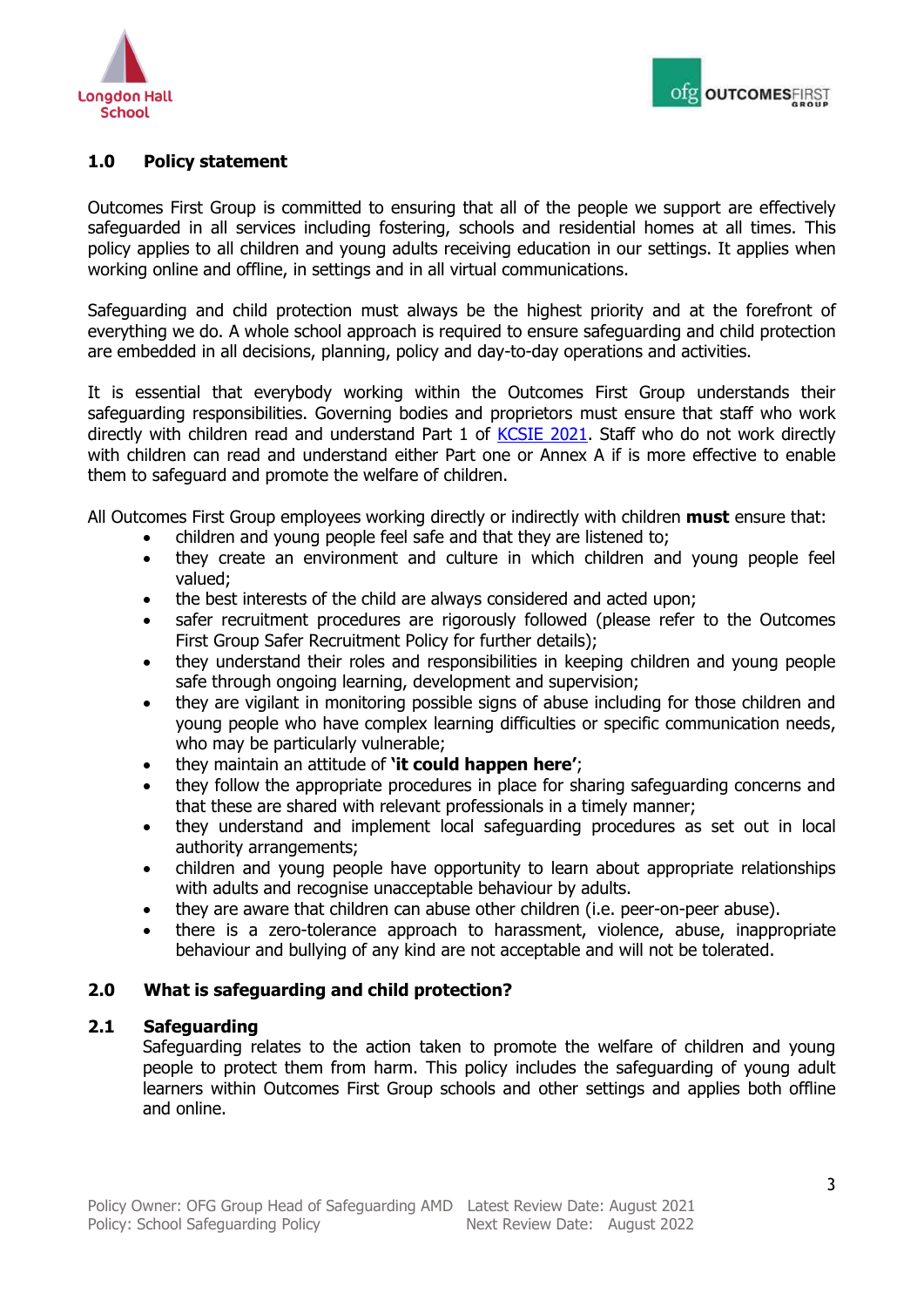



- **2.2** Safeguarding is defined in Working Together to Safeguard Children (DfE, Sept 2018, updated Dec 2020) as:
	- Protecting children from maltreatment:
	- Preventing impairment of children's health and development;
	- Ensuring that children grow up in circumstances consistent with the provision of safe and effective care; and
	- Taking action to enable all children to have the best outcomes.
- **2.3** Outcomes First Group adopts a contextual safeguarding approach to safeguarding and child protection. Contextual safeguarding is: '...an approach to understanding, and responding to, young people's experiences of significant harm beyond their families. It recognises that the different relationships that young people form in their neighbourhoods, schools and online can feature violence and abuse. Parents and carers have little influence over these contexts, and young people's experiences of extra-familial abuse can undermine parentchild relationships. Contextual Safeguarding, therefore, expands the objectives of child protection systems in recognition that young people are vulnerable to abuse in a range of social contexts.' (Dr Carlene Firmin)

# **2.4 Child Protection**

Child protection is an important aspect of safeguarding and promoting welfare. It refers to the activity that is undertaken to protect specific children who are suffering, or are likely to suffer, significant harm. Effective child protection is essential as part of wider work to safeguard and promote the welfare of children. However, all agencies and individuals should aim to proactively safeguard and promote the welfare of children so that the need for action to protect children from harm is reduced.

## **2.5 Safeguarding is everyone's responsibility**

While local authorities and placing authorities have statutory responsibilities regarding safeguarding, Outcomes First Group believes that safeguarding is everyone's responsibility. The Group expects that staff keep the child or young person at the centre of all that they do and that any actions taken are in the best interests of the child. We also expect that children and young people are listened to and their voices are always heard. This is without exception and regardless of whether the child or young person is being cared for in a residential setting, foster home or being educated within school or remotely.

## **2.6 Defining Significant Harm/Child Abuse**

'Children may be vulnerable to neglect and abuse or exploitation from within their family and from individuals they come across in their day-to-day lives. These threats can take a variety of different forms, including: sexual, physical and emotional abuse; neglect; exploitation by criminal gangs and organised crime groups; trafficking; online abuse; sexual exploitation and the influences of extremism leading to radicalisation. Whatever the form of abuse or neglect, practitioners should put the needs of children first when determining what action to take' (Working Together to Safeguard Children July 2018, updated Dec 2020)

**2.7** The Children Act 1989 introduced the concept of 'Significant Harm' as the threshold that justifies compulsory intervention in family life in the best interests of children. Under Section 47 of the Act, local authorities have a duty to make enquiries to decide whether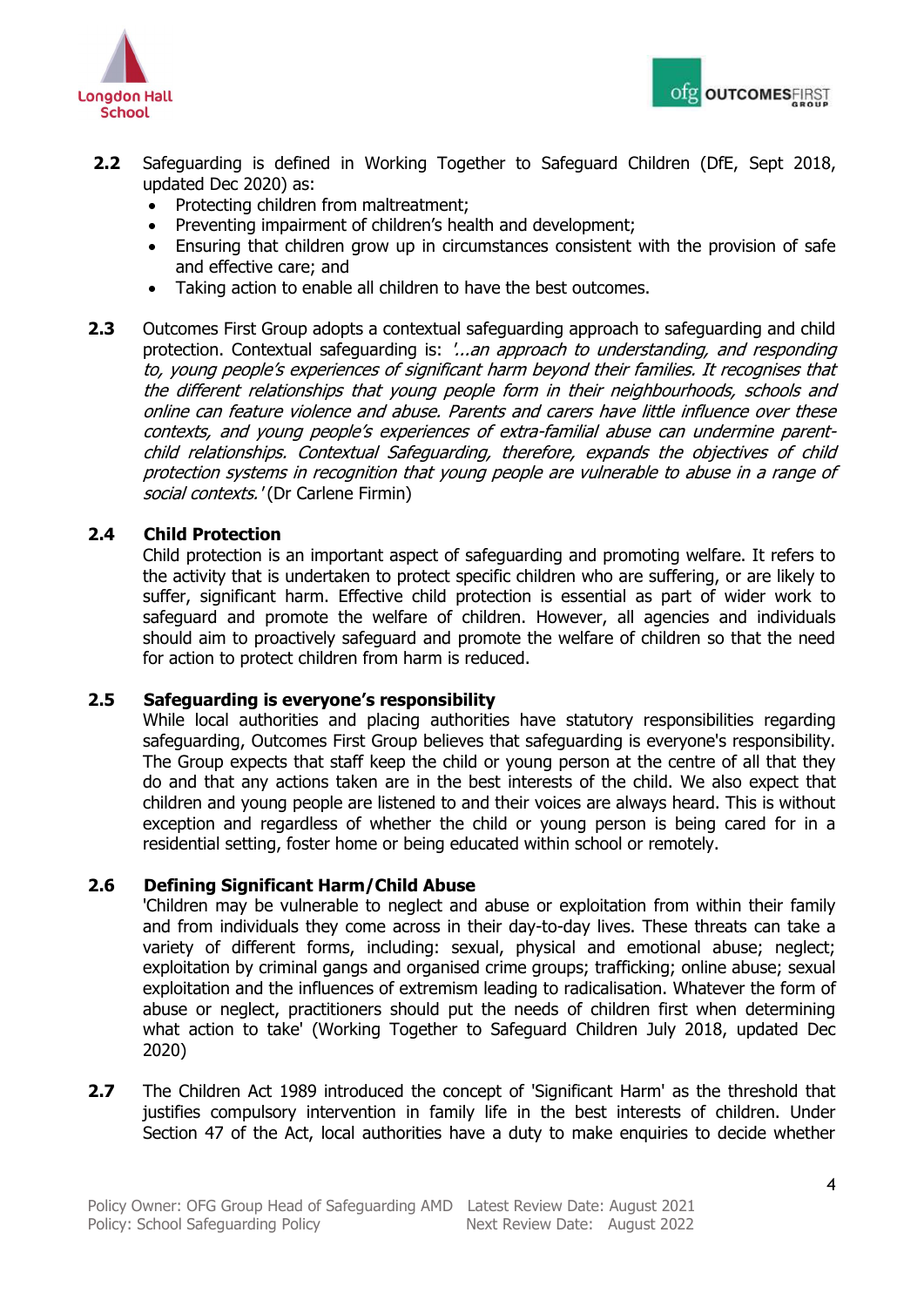



they should take action to safeguard or promote the welfare of a child who is suffering or is likely to suffer Significant Harm.

# **2.8 Under s31(9) of the Children Act 1989 as amended by the Adoption and Children Act 2002:**

**'harm'** means ill-treatment or the impairment of health or development, including for example, impairment suffered from seeing or hearing the ill-treatment of another; **'health'** means physical or mental health; and

**'ill-treatment'** includes Sexual Abuse and forms of ill-treatment which are not physical. Abuse or neglect is not always easy to identify; staff are more than likely to have some information but not the whole picture.

- **2.9** There are four defined categories of child abuse, which are deemed to be forms of 'Significant Harm':
	- Neglect;
	- Physical Abuse;
	- Emotional Abuse;
	- Sexual Abuse.
- **2.10** It is also important to be aware that:
	- technology is a significant component in many safeguarding and wellbeing issues. Children are at risk of abuse online as well as face to face. In many cases abuse will take place concurrently via online channels and in daily life.
	- that children can abuse other children (often referred to as peer-on-peer abuse). And that it can happen both inside and outside of school or college and online.

# **2.11 All staff must be aware of the signs and indicators of child abuse.**

## <span id="page-4-0"></span>**3.0 Local Arrangements for the school**

- **3.1** All staff must be aware of the local arrangements for safeguarding relevant to the school in which they work;
- **3.2** The local arrangements for Longdon Hall School are in line with Staffordshire Local authority. Referrals are to be made to Staffordshire Children's Advice and Support Team in the first instance. There will then be close liaison with the student's own local authority.
- **3.3** Longdon Hall School safeguarding arrangements are in line with local safeguarding partnership arrangements. The Staffordshire safeguarding partnership consists of the three safeguarding partners (the local authority; a clinical commissioning group for an area within the local authority; and the chief officer of police for a police force in the local authority area)
- **3.4** The Local Authority Designated Officer is Linda Hancock, 01785 854226/ 07971121503 [linda.hancock1@staffordshire.gov.uk](mailto:linda.hancock1@staffordshire.gov.uk)
- **3.5** All safeguarding referrals must be reported to the local authority. Staffordshire Children's Advice and Support Team, 0800 1313 126, email; [firstr@staffordshire.gov.uk](mailto:firstr@staffordshire.gov.uk)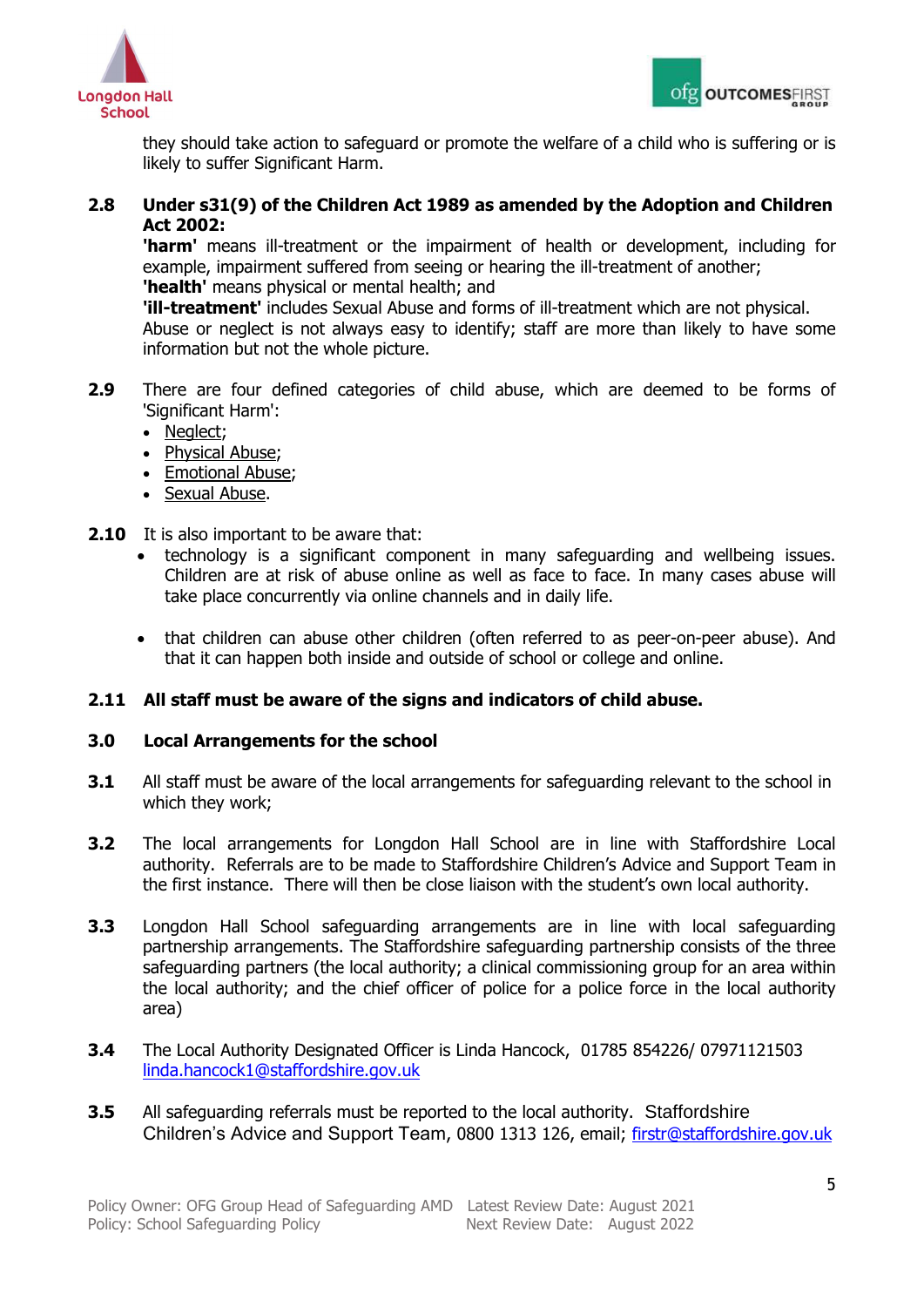



 Referrals for children and young people under 18 will be dealt with under the Children's safeguarding arrangements, whereas those 18 and above will be dealt with under the Adult Safeguarding Arrangements.

- **3.6** The local authority safeguarding referral procedure is to contact Staffordshire Children's Advice and Support Team. You should complete a Multi Agency Referral Form (MARF); this form helps you to gather as much information as possible prior to contacting Staffordshire Children's Advice and Support Team. This form has to be completed and sent ideally within 24 hours, but within a maximum of 48 hours of making your referral. Please see 'Staffordshire and Stoke-on-Trent Safeguarding Children Boards (LSCB) Making a Good Referral document.
- **3.7** For all referrals regarding radicalisation contact Staffordshire Prevent Team on 01785 232054, [prevent@staffordshire.pnn.police.uk](mailto:prevent@staffordshire.pnn.police.uk)
- **3.8** For all referrals regarding exploitation contact Staffordshire Children's Advice and Support Team, 0800 1313 126, [firstr@staffordshire.gov.uk](mailto:firstr@staffordshire.gov.uk)
- **3.9** The local authority procedure for an early help referral is once a student has been identified as requiring an Early Help Assessment you should first check if an Early Help Plan is already in place. If there is not, then you require consent from the parents or carers to begin the process. Once consent is gained, the Early Help Assessment can be completed with them before submitting to the Early Help team. The assessment will then be looked at and a plan written accordingly. This will be done in conjunction with the family at a meeting. The whole process ensures that the family are at the centre of all the planning and supported to move forward. The plan will then be reviewed at regular intervals. Please see 'Delivering Early Help in Staffordshire' flowchart for further information.
- **3.10** The Chair of Governors for Longdon Hall School is: Lynette Edwards.
- **3.11** The Outcomes First Group Head of Safeguarding can be contacted at: [anne-marie.delaney@ofgl.co.uk](mailto:anne-marie.delaney@ofgl.co.uk)

## <span id="page-5-0"></span>**4.0 The role of Senior Managers and Governor**

- **4.1** Governors must have oversight of safeguarding policies and procedures and ensure that they are being effectively implemented within the school and that training is effective. In line with KCSIE (2021), which states that; ' Governing bodies and proprietors should have a senior board level (or equivalent) lead to take **leadership** responsibility for their schools or college's safeguarding arrangements'. The named Governor for the school is Lynette Edwards.
- **4.2** Like teaching staff and volunteers, senior managers and Governors must be safely recruited and have all relevant checks on file. Please see the Group's Safer Recruitment Policy for further information.
- **4.3** It is the Governors' responsibility to ensure that there is a named Designated Safeguarding Lead (DSL) and that the school contributes to multi-agency working in line with Working Together to Safeguard Children (2018, updated Dec 2020).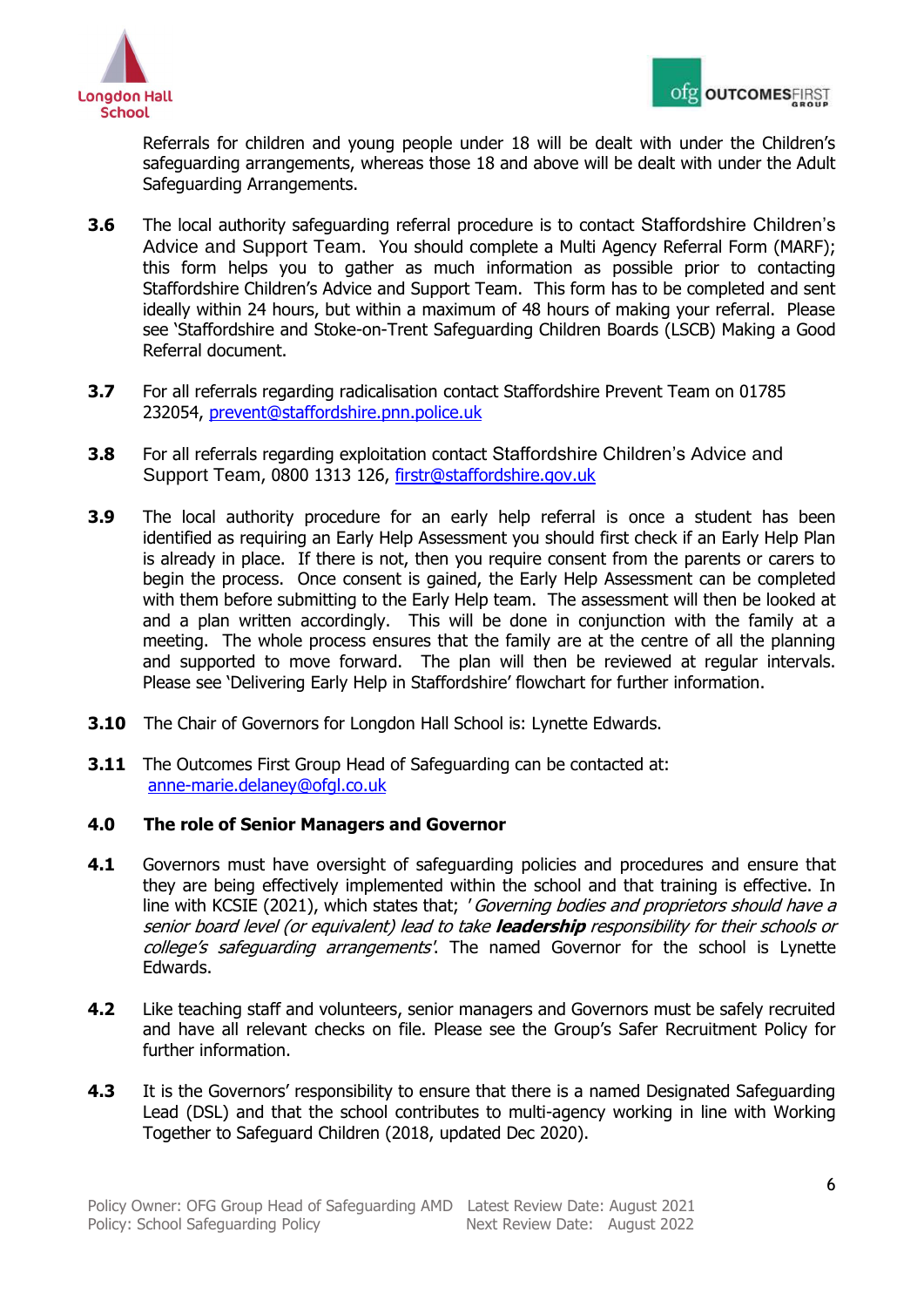

- **4.4** Where there is a safeguarding concern, governing bodies, proprietors and school or college leaders should ensure the child's wishes and feelings are taken into account when determining what action to take and what services to provide. This has to be balanced with their duty to protect the victim and other children.
- **4.5** Where the School premises are used for non-school/college activities and the services or activities are provided under the direct supervision or management of the school staff, the schools arrangements for child protection and safeguarding apply. Where service or activities are provided by another body, the School must seek assurance that the body concerned has appropriate safeguarding and child protection policies and procedures in place and ensure they will liaise with the school on these matters as appropriate.

# <span id="page-6-0"></span>**5.0 Designated Safeguarding Lead (DSL)**

- **5.1** 'Governing bodies and proprietors should ensure an appropriate senior member of staff, from the school or college leadership team, is appointed to the role of designated safeguarding lead. The designated safeguarding lead should take lead responsibility for safeguarding and child protection (including online safety). This should be explicit in the role-holder's job description.' (KCSIE 2021)
- **5.2** The Head of School must appoint one individual to be the lead DSL and make arrangements for there to be deputy DSL in place who will manage any immediate safeguarding incidents in the DSL's absence. The DSL must be an appropriate senior member of the leadership team and, along with deputies, will receive DSL training every two years.
- **5.3** The Head of School must ensure that job descriptions for DSL and Deputy DSLs are kept on personnel files and clearly state their responsibilities.
- **5.4** The DSL (or deputy) must always be available during school hours for staff to discuss any concerns.

## **5.5 The main responsibilities of the Designated Safeguarding Lead (DSL) are to:**

- provide support to staff regarding safeguarding concerns;
- lead on advising staff of any action to be taken due to a safeguarding concern;
- ensure that children and young people are immediately safeguarded from harm and abuse;
- ensure that there is appropriate cover during their absence, and that staff know who to approach if the DSL is unavailable;
- liaise with local authorities and other professionals, sharing information and fully assisting with any enquiries;
- adopt a child-focused and holistic approach ensuring the child's wishes and feelings are taken into account when determining what action to take
- refer allegations to the Local Authority Designated Officer or equivalent;
- refer safeguarding concerns to placing and host local authorities;
- refer suspected cases of radicalisation to Channel;
- refer suspected case of Female Genital Mutilation to the police;
- refer suspected cases of Child Sexual Exploitation and trafficking to the police;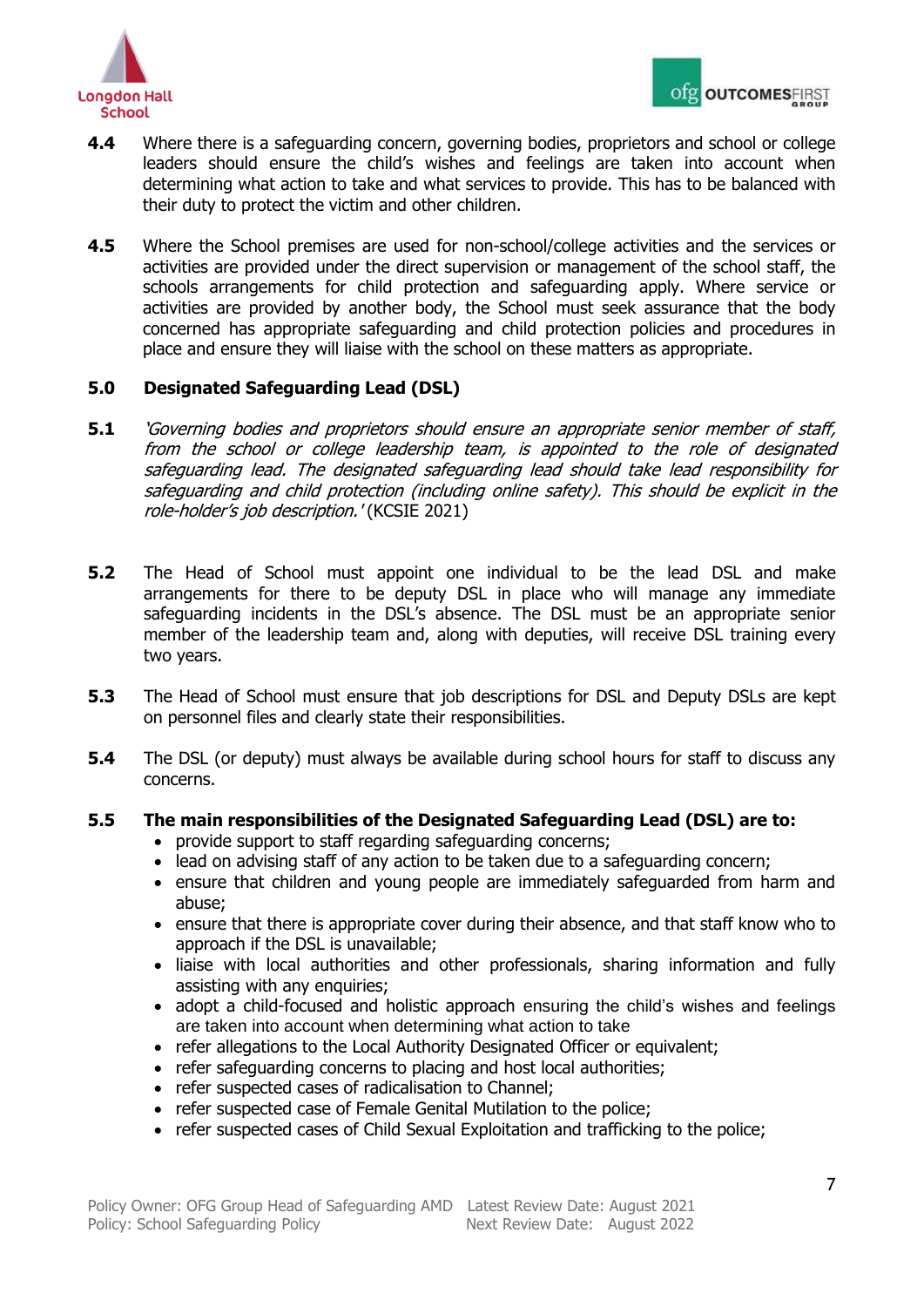



- refer cases to the Disclosure and Barring Service after staff have been dismissed or there is suspected harm having been caused to children and young people;
- liaise with Outcomes First Group Quality Assurance Team and HR Team if any allegations or suspected harm having been caused to a child by an employee, supply staff or volunteer for Outcomes First group;
- ensure that the school complies with the work of the local safeguarding partnership.
- Ensure that all staff receive regular update training in relation to safeguarding;
- provide safeguarding updates to senior managers and school governors;
- ensure that there is effective monitoring and oversight of all safeguarding concerns;
- promoting the educational achievements of Looked After Children in line with the Children and Social Work Act 2017.
- **5.6** It is important that all staff understand the role of the DSL on their appointment within the school and as part of their induction. The DSL is responsible for ensuring that all staff understand their roles and responsibilities regarding safeguarding children and that a child focused approach is taken. The DSL will assess safeguarding concerns within the context of young people's environments. This is known as contextual safeguarding.
- **5.7** The DSL must ensure that clear, concise and good quality documents are kept of all allegations or safeguarding concerns. All concerns, discussions and decisions made, and the reasons for those decisions, should be recorded in writing. Information should be kept confidential and stored securely. It is good practice to keep concerns and referrals in a separate child protection file for each child. Records should include:
	- a clear and comprehensive summary of the concern;
	- details of how the concern was followed up and resolved;
	- a note of any action taken, decisions reached and the outcome.

If in doubt about recording requirements, staff should discuss with the designated safeguarding lead (or deputy).

- **5.8 Data protection and GDPR are not barriers to record keeping or information sharing when promoting children's welfare.** Schools and colleges have clear powers to share, hold and use information for these purposes. The school should have clear arrangements in place for the processes and principles for sharing information within the setting and other Outcomes First Group Divisions and with children's social care, the safeguarding partners, other organisations, agencies, and practitioners as required. Staff are required to be proactive in sharing information as soon as possible when it is in relation to a child's safety or wellbeing.
- **5.9** When young people move schools or move into further or higher education, the DSL is responsible for ensuring that the necessary information is shared with the new school or college. It is the DSL's responsibility to ensure that a pupil's child protection file is transferred to the new school or college as quickly as possible and as securely as possible. Confirmation of receipt must be obtained. **Files must be transferred securely.** Schools must inform their Local Authority of all deletions from their admission register when a child is taken off roll.
- **5.10** Consideration must be given to sharing information verbally with the new school or college prior to the child or young person leaving. The DSL must ensure that confidentiality of any third parties is not breached and that they comply with GDPR. Records must contain factual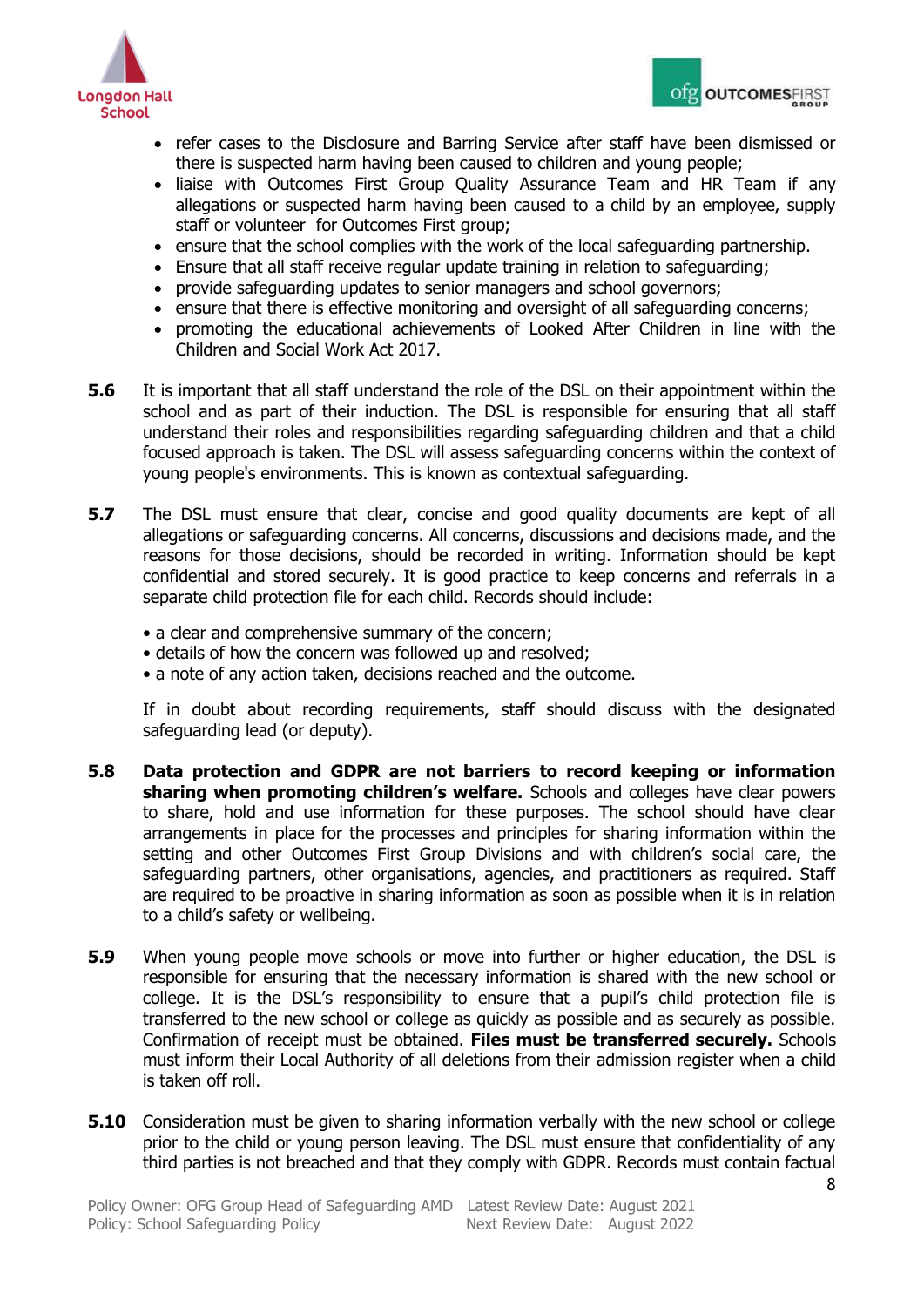



information and must not be speculative. These documents must be kept confidential with the exception of sharing them with relevant professionals as part of safeguarding and protecting the child or young person. Records must be updated, and any actions must be followed up and completed. It is the responsibility of the DSL to ensure that a safe and satisfactory outcome has been reached and that all actions have been completed.

# <span id="page-8-0"></span>**6.0 Safeguarding Training and Updates for all staff**

**6.1** Governing bodies and proprietors should ensure that, as part of the requirement for staff to undergo regular updated safeguarding training, including online safety, and the requirement to ensure children are taught about safeguarding, that safeguarding training for staff is integrated, aligned and considered as part of the whole school safeguarding approach and wider staff training and curriculum planning. They must regularly review the training programme to ensure that it includes all the required knowledge and that staff understand how it is to be implemented.

Whilst considering the above training requirements, governing bodies and proprietors should have regard to the Teachers' Standards which set out the expectation that all teachers manage behaviour effectively to ensure a good and safe educational environment and requires teachers to have a clear understanding of the needs of all pupils.

**6.2** This policy **must** be read in conjunction with Keeping Children Safe in Education (2021). **All staff are expected to follow this policy and statutory guidance including KCSIE 2021.**

#### **6.3 All staff must read the following documents:**

- Part 1 (or Annex A where appropriate) of [KCSIE 2021](https://assets.publishing.service.gov.uk/government/uploads/system/uploads/attachment_data/file/999348/Keeping_children_safe_in_education_2021.pdf)
- The school's Restrictive Physical Intervention Policy
- The school's Anti-bullying policy
- Outcomes First Group's Peer-on-peer abuse policy
- Outcomes First Group's Exploitation policy
- Outcomes First Group's Protecting Children from Radicalisation policy
- Outcomes First Group's Harmful Sexual Behaviours policy
- Outcomes First Group's Safer Recruitment policy
- Outcomes First Group's Data Protection policy
- Outcomes First Group's Web Filtering policy
- Outcomes First Group's Staying Safe Online
- The school's Whistle blowing and complaints policy
- The school's staff behaviour policy (Code of Conduct)
- The school's description and quidance of the role of the DSL
- The school's description and guidance of the role of the Deputy DSL
- DfE quidance on sexual violence and harassment between children in schools and colleges
- DfE quidance on Children Missing in Education
- [DfE guidance on Promoting the Education of Looked After Children](https://assets.publishing.service.gov.uk/government/uploads/system/uploads/attachment_data/file/683556/Promoting_the_education_of_looked-after_children_and_previously_looked-after_children.pdf)
- DfE quidance on Teaching Online Safety in Schools
- [DFE Guidance on Sharing nudes and semi-nudes advice for education settings working with](https://www.gov.uk/government/publications/sharing-nudes-and-semi-nudes-advice-for-education-settings-working-with-children-and-young-people)  [children and young people](https://www.gov.uk/government/publications/sharing-nudes-and-semi-nudes-advice-for-education-settings-working-with-children-and-young-people)
- [DFE Guidance on Searching, Screening and Confiscation](https://www.gov.uk/government/publications/searching-screening-and-confiscation)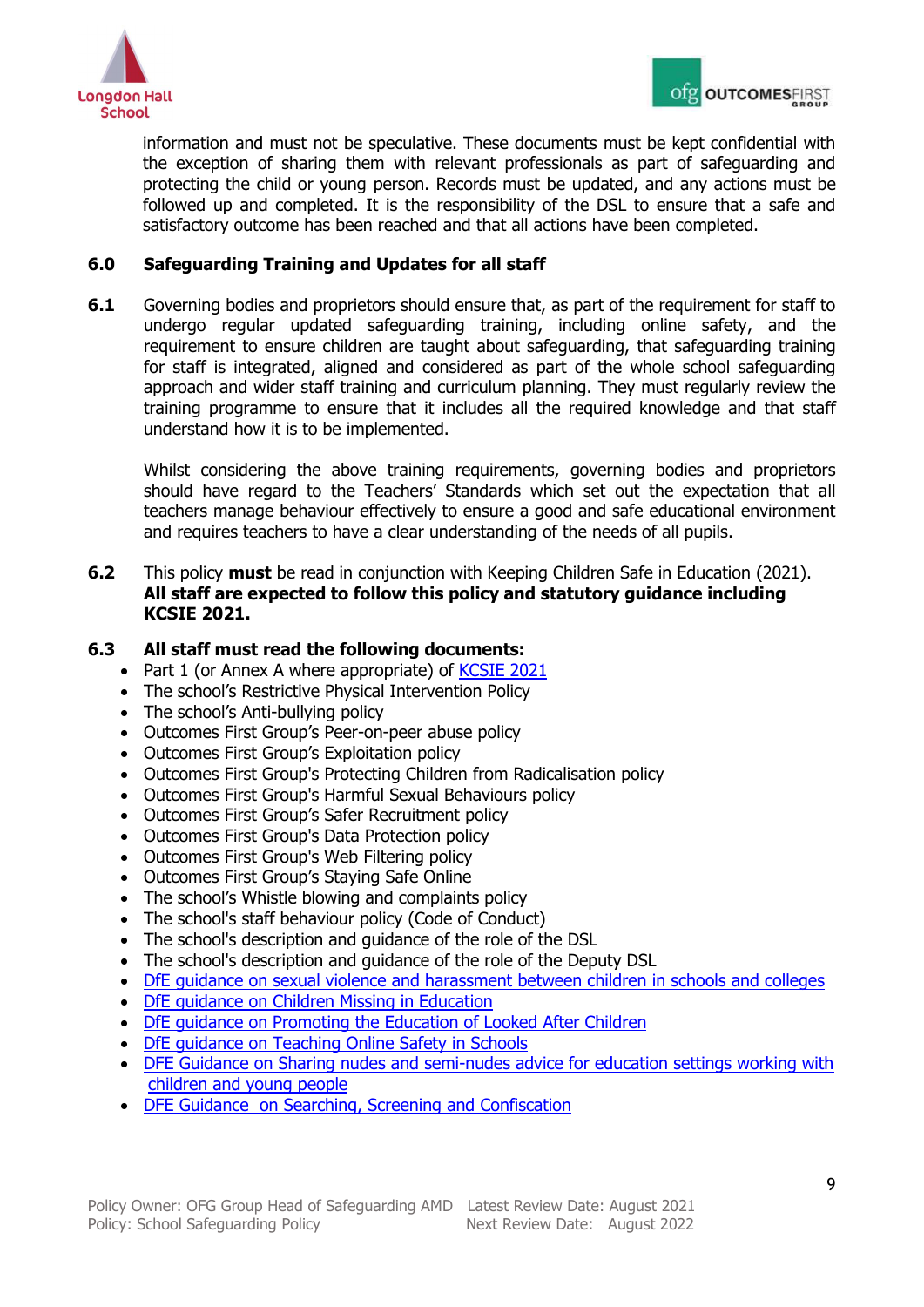



- **6.4** Safeguarding updates must be regularly provided to staff, either through face-to-face training, meetings or through regular written updates.
	- Face to face safeguarding training must be provided (and recorded) to **all staff at least annually.**
	- **DSL** must refresh their advanced training **at least every two years.**
- **6.5** All members of school leadership teams, including the Head of School and DSL should also be familiar with **Working Together to Safeguard Children 2018** (updated Dec 2020).

# <span id="page-9-0"></span>**7.0 Roles and Responsibilities of Staff**

- **7.1** Outcomes First Group recognises that it is not just one person's role to safeguard children, it requires a collective approach to safeguarding. All Outcomes First group employees must understand their roles and responsibilities regarding keeping children safe and reporting concerns.
- **7.2** During staff induction, staff will receive safeguarding training, including online safety. Staff must be familiar and understand the role of the DSL, the local safeguarding partnership and the individual systems relating to safeguarding within the school. Staff must also know, understand and implement the school's behaviour management policy, the child protection policy, the school's code of conduct, the safeguarding response to children who go missing from education and Keeping Children Safe in Education 2021, Part 1.

## **7.3 Staff are responsible for:**

- compliance with Outcomes First Group policies, statutory guidance and legislation including Keeping Children Safe in Education (2021) and Working Together to Safeguard Children 2018 (Updated Dec 2020);
- understanding the role of the DSL;
- helping to develop and deliver a curriculum which helps children and young people to understand about abuse, appropriate and safe relationships with adults and peers, and keeping safe both online and offline;
- helping to provide an environment where children and young people feel safe and valued;
- attending training and meetings;
- ensuring that they fully understand how to report concerns and if not, asking for further training and support;
- understand the safeguarding response to children who go missing from education;
- listening to children and young people;
- supporting children and young people if they disclose safeguarding information;
- ensuring that they are alert to signs of abuse by peers or adults;
- ensuring that they are aware of indicators or possible signs of neglect;
- ensuring that they closely monitor any possible signs of abuse or harm for those children who are unable to communicate verbally or who have complex health and care needs;
- keeping sensitive information confidential and sharing it only with those professionals for whom it is relevant;
- helping to identify those children or young people who may benefit from Early Help;
- helping to implement Child Protection Plans.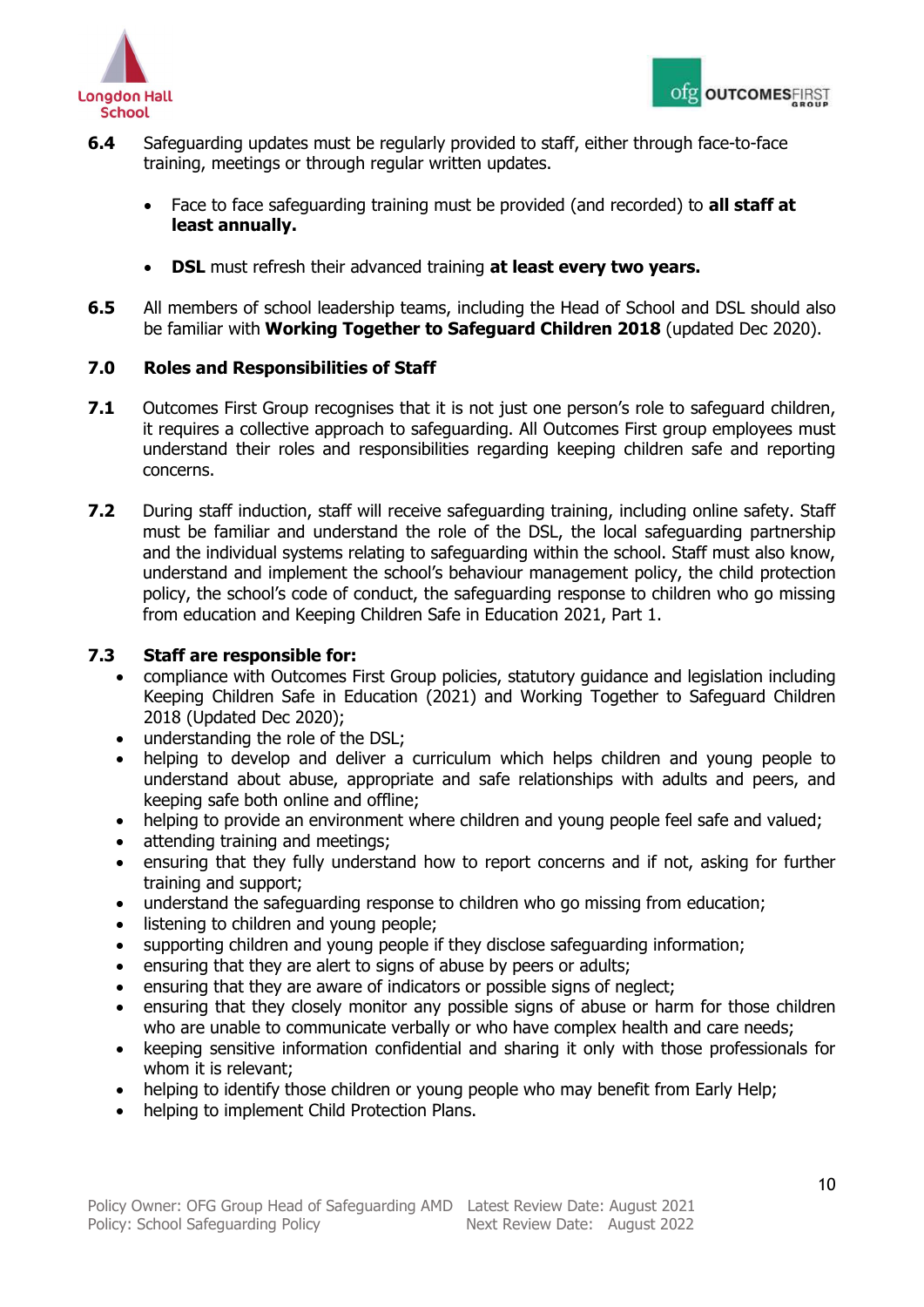

**7.4** Staff are in a close position to children and young people within schools as they know the children and young people. They have regular contact with them and so are in the best position to know if a child or young person is behaving in a way which could possibly indicate that they are being hurt or harmed. Any concerns, whether these are nagging doubts, worries, concerns or based on information told to them, must be reported immediately to the DSL both verbally and in writing. **It is the staff member's responsibility to ensure that this information is acted upon. They have a duty to follow up with the DSL to ensure that action has been taken.**

## <span id="page-10-0"></span>**8.0 Safer Recruitment**

- **8.1** The Outcomes First Group Safer Recruitment Policy sets the processes which must be followed for the recruitment of staff and volunteers.
- **8.2** It is the responsibility of the Head of School to ensure that the Single Central Record is compliant with legislation and statutory guidance and kept up to date and is stored confidentially.

# <span id="page-10-1"></span>**9.0 Early Help**

- **9.1** 'A child in need is defined under the Children Act 1989 as a child who is unlikely to achieve or maintain a reasonable level of health or development, or whose health and development is likely to be significantly or further impaired, without the provision of services; or a child who is disabled. Local authorities are required to provide services for children in need for the purposes of safeguarding and promoting their welfare. Children in need may be assessed under section 17 of the Children Act 1989' (KCSIE 2021)
- **9.2** It is important that staff take swift and effective action to safeguard children and young people and to stop concerns from escalating. It may be that some children and young people will benefit from Early Help. All staff should be aware of their local early help process and understand their role in it.
- **9.3** Staff must be aware and alert to the possibility of Early Help being needed for those children and young people who have particular vulnerabilities, such as those who:
	- is disabled or has certain health conditions and has specific additional needs;
	- has special educational needs (whether or not they have a statutory Education, Health and Care Plan);
	- has a mental health need;
	- is a young carer;
	- is showing signs of being drawn in to anti-social or criminal behaviour, including gang involvement and association with organised crime groups or county lines;
	- is frequently missing/goes missing from care or from home;
	- is at risk of modern slavery, trafficking, sexual or criminal exploitation;
	- is at risk of being radicalised or exploited;
	- has a family member in prison, or is affected by parental offending;
	- is in a family circumstance presenting challenges for the child, such as drug and alcohol misuse, adult mental health issues and domestic abuse;
	- is misusing drugs or alcohol themselves;
	- has returned home to their family from care;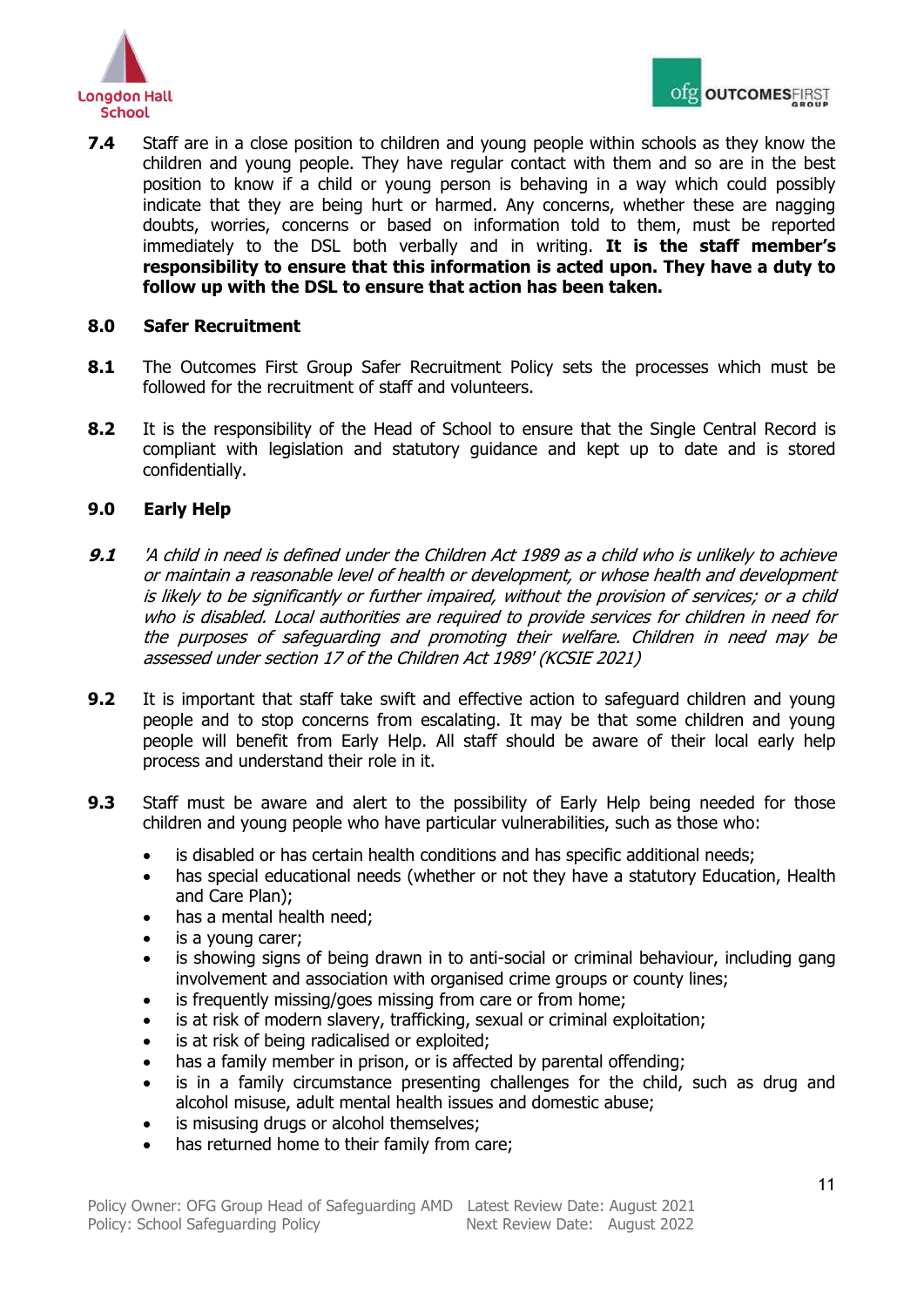



- is at risk of 'honour'-based abuse such as Female Genital Mutilation or Forced Marriage:
- is a privately fostered child;
- is persistently absent from education, including persistent absences for part of the school day.
- **9.4** Children's social care assessments should consider where children are being harmed in contexts outside the home, so it is important that schools provide as much information as possible as part of the referral process. This will allow any assessment to consider all the available evidence and enable a contextual approach to address such harm
- **9.5** When a child or young person has been referred for Early Help, it is the responsibility of the DSL to set up an inter-agency assessment as appropriate. Staff may be required to support other agencies and professionals in an early help assessment, in some cases acting as the lead professional. Any such cases should be kept under constant review and consideration must be given to a referral to children's social care for assessment for statutory services, if the child's situation does not appear to be improving or is getting worse.

# <span id="page-11-0"></span>**10.0 Reporting concerns**

## **10.1 What to do if a child or young person discloses**

Systems should be in place (and they should be well promoted, easily understood and easily accessible) for children to confidently report abuse, sexual violence and sexual harassment, knowing their concerns will be treated seriously, and that they can safely express their views and give feedback.

If a child or young person discloses information to a member of staff, they must ensure that they:

- listen to the child or young person and reassure them they are being taken seriously and that they will be supported and kept safe.
- never give them the impression that they are creating a problem by reporting abuse, sexual violence or sexual harassment. They must never be made to feel ashamed for making a report.
- do not dismiss what the child or young person tells them. All concerns must be acted upon rigorously;
- do not promise to keep it a secret. The member of staff must explain that they have a duty to share information to keep them safe and protect them;
- write down what the child or young person tells them. This must be accurate and in the child's words;
- immediately report the concerns to the DSL or deputy. If neither is available, the member of staff must report the information to the Head of School, Principal or Regional Director for Education and Care;
- **10.2** Staff must be alert to not just potential familial abuse and allegations, but also to children and young people making allegations against staff, volunteers or peers. In these situations the Group's Managing Allegation Procedures must be followed. (See Section 24 for further details)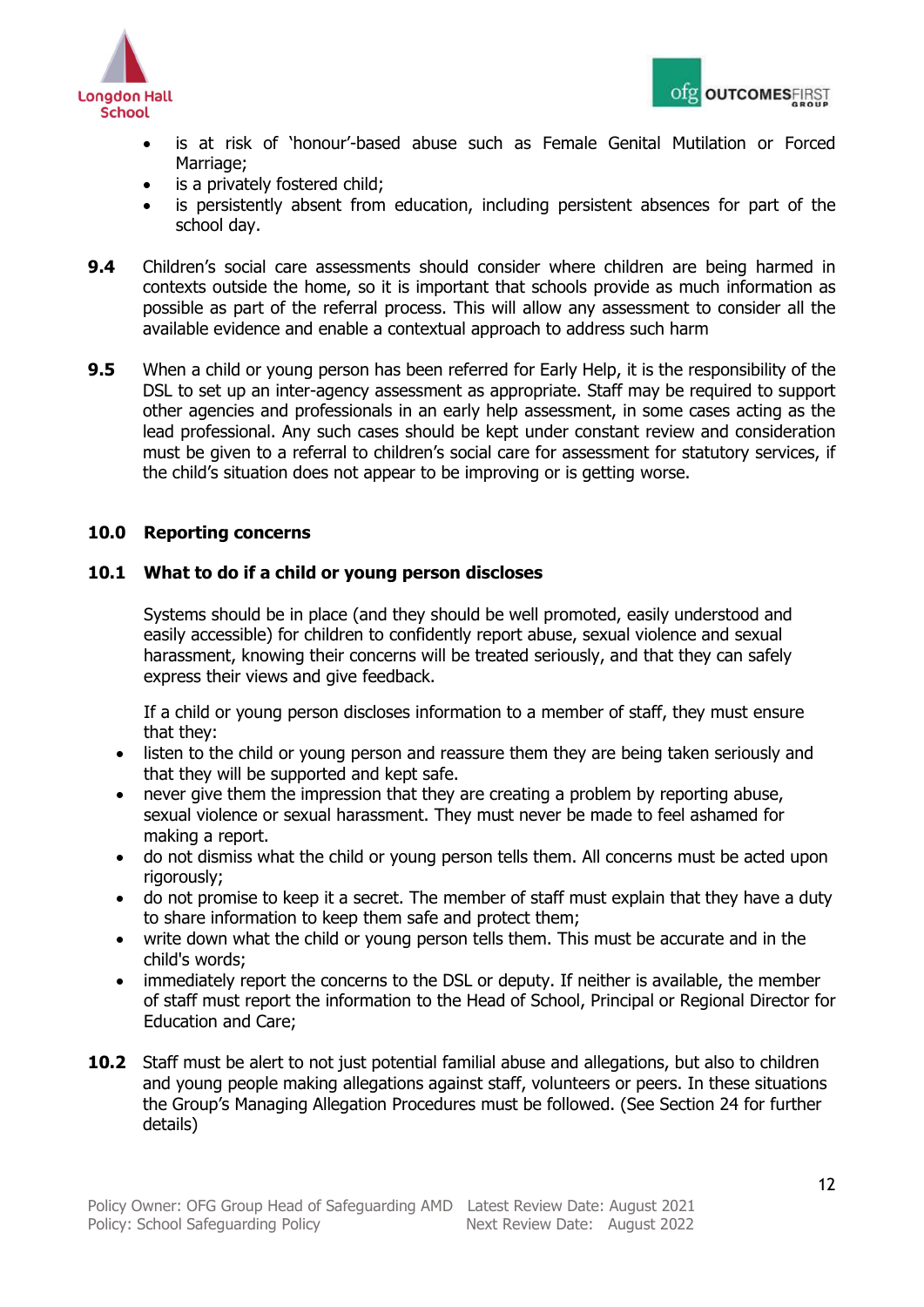

- **10.3** All concerns, however small or trivial they may seem, **must** be immediately reported to the DSL. This must be done verbally and then followed up **on the same day** and documented on the electronic recording system. The member of staff has a responsibility to ensure that action has been taken with regards to the concerns on the **following day** and that the concern is documented on the electronic system. If action is not taken in a timely way as the member of staff sees fit, they have a duty to escalate their concerns to the Head of School or the Regional Director for Education and Care.
- **10.4** Staff must prioritise the child or young person's immediate safety. They must remain professional and adhere to all safeguarding and confidentiality procedures. After sharing the information with the DSL or deputy, they must not share it with anyone else.
- **10.5** On receipt of the information, the DSL must consider all information and then, in cases of serious concern, report this within **one working day** to the host authority, placing authority, Regional Director for Education and care and where relevant, the Local Authority Designated Officer.

## <span id="page-12-0"></span>**11.0 Managing Referrals to DBS and professional bodies**

- 11.1 This may include referrals to Disclosure and Barring Service, Social Work England, or other professional bodies including the Care Council for Wales (CCW), and/or the Scottish Social Services Council (SSSC), Northern Ireland Social Care Council (NISCC) or Teacher Regulation Authority.
- **11.2** A Sub-Committee of the Outcomes First Group Safeguarding & Ouality Committee takes an overview of all professional conduct issues to ensure the Group is compliant and consistent with all legal duties relating to referrals to professional bodies and the Disclosure and Barring Service.
- **11.3** Outcomes First Group managers must notify the Safeguarding Sub-Committee of all referrals and potential referrals to the Disclosure and Barring Service or any relevant professional body in the UK.
- **11.4** All professional conduct issues which may require a referral to a professional body, whether they relate to safeguarding children or not, must be referred to this sub-committee. For example, a teacher may be prohibited from teaching for a wide range of reasons which do not relate to the safety of children or young people.
- **11.5** The Safeguarding Sub-Committee will support the decision-making process to refer an employee to a professional body and/or DBS and make it clear who is responsible for the submission of any relevant documentation. This will normally be delegated to a senior manager within the division.
- **11.6** If an employee is dismissed from employment due to a safeguarding concern or allegation, a referral to the Disclosure and Barring Service or relevant government body in Scotland or Northern Ireland must be made. **It is an offence not to make a referral to the Disclosure and Barring Service in England and Wales**.
- **11.7** If a DBS referral is made, at the point of completion Outcomes First Group managers must notify the Group Head of Safeguarding and the Human Resources Operations Advisor of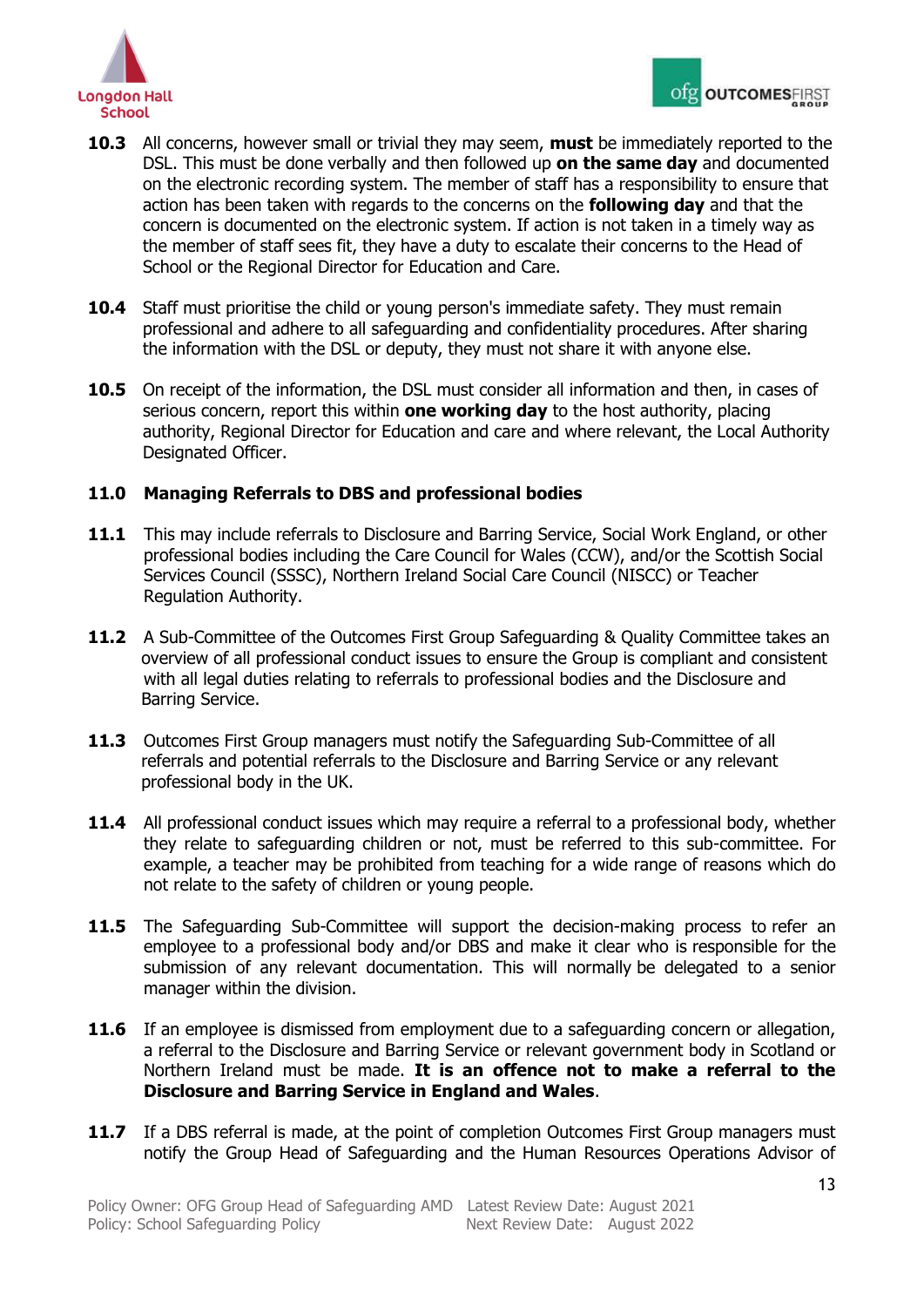



the referral and any other possible referrals to any relevant professional body in the United Kingdom, relating to the allegation made.

**11.8** Where a teacher is dismissed or their services are no longer used because of serious misconduct or might have been dismissed or services ceased to be used had they not left first, they must consider whether to refer the case to the Secretary of State (via the Teaching Regulation Agency).

## <span id="page-13-0"></span>**12.0 Partnership working and sharing information**

**12.1** Partnership working and the sharing of information is key in keeping children safe. Everyone who has a role to play in caring for children has a duty to share good quality information with the relevant professionals in a timely manner.

# **12.2 General Data Protection Regulations**

All schools must ensure that they comply with the Outcomes First Group's Data Protection policy which incorporates the GDPR requirements. The GDPR works around the principles of consent and assumes the automatic right of privacy to all individuals. This applies to children and young people's personal information, as well as that of staff and parents/carers.

**The GDPR is not a barrier to sharing safeguarding information. Safeguarding concerns must always be passed on.** It is not necessary to seek consent to share information for the purposes of safeguarding and promoting the welfare of a child provided that there is a lawful basis to process any personal information required.

## **All staff must complete the GDPR training. All staff have a responsibility to ensure that they comply with the GDPR requirements.**

- **12.3** Schools must ensure that they inform pupils, parents and carers of how their personal information will be stored and used.
- **12.4** Schools must ensure that they hold emergency contact details of the parents/carers of pupils. This is to be done with the agreement of the parents/carers. In line with KCSIE (2021) schools must hold more than one set of contact details for each pupil, where reasonably possible.
- **12.5** Data breaches must be reported immediately to the Data Protection manager as set out in the Data Protection Policy.

## <span id="page-13-1"></span>**13.0 Peer on Peer Abuse**

**13.1** It is essential that all staff understand that abuse is abuse and the importance of challenging inappropriate behaviours between peers. In addition to the information below, staff should familiarise themselves with the Outcomes First Group's **Peer-on- Peer abuse Policy.**

KCSIE (2021) states: **"Downplaying certain behaviours, for example dismissing sexual harassment as "just banter", "just having a laugh", "part of growing up"**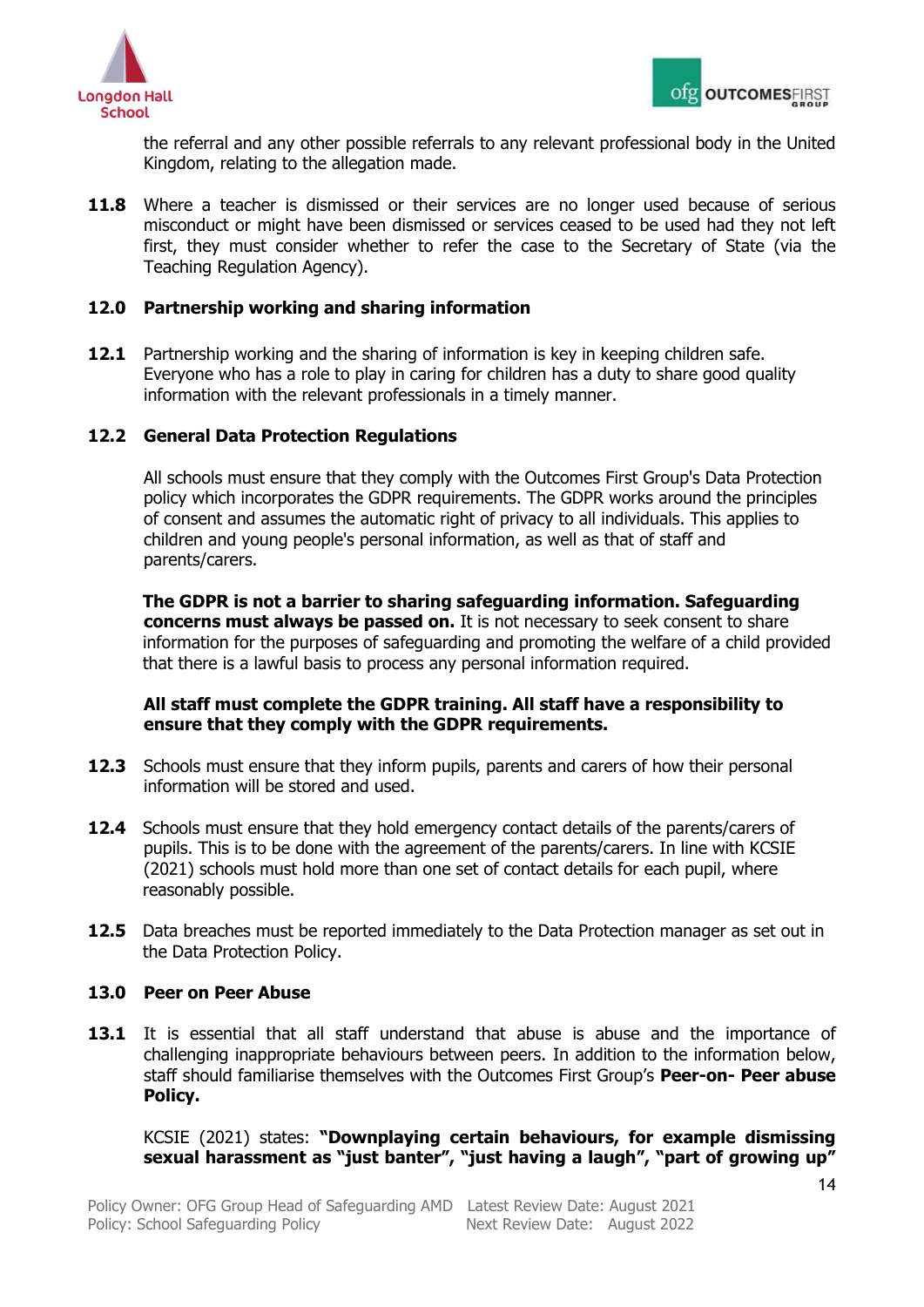



## **or "boys being boys" can lead to a culture of unacceptable behaviours, an unsafe environment for children and in worst case scenarios a culture that normalises abuse leading to children accepting it as normal and not coming forward to report it."**

- 13.2 Staff must ensure that they create a school environment where children and young people's safety is paramount and where unacceptable or unsafe behaviour is not tolerated. Staff must be aware and alert to incidents of online abuse between children, consensual and non-consensual sharing of nude and semi-nude images, sexual violence and sexual harassment between pupils and bullying. This includes upskirting, which typically involves taking a picture under a person's clothing without them knowing, with the intention of viewing their genitals or buttocks for sexual gratification, or to cause the victim humiliation, distress or alarm. Staff must be alert to possible signs of peer-on-peer abuse. Inappropriate language must be rigorously and consistently challenged.
- **13.3** All staff should understand, that even if there are no reports in their schools, it does not mean it is not happening, it may be the case that it is just not being reported. Staff are advised to maintain an attitude of '**it could happen here'** and be vigilant to any signs.

It is important that staff are aware that children may not find it easy to tell an adult about their abuse verbally. Children can show signs or act in ways that they hope adults will notice and react to. In some cases, the victim may not make a direct report. For example, a friend may make a report, or a member of school or college staff may overhear a conversation that suggests a child has been harmed or a child's own behaviour might indicate that something is wrong. If staff have any concerns about a child's welfare, they should act on them immediately rather than wait to be told.

# **13.4 Staff must act immediately and report any concerns regarding peer-on-peer abuse to the DSL.**

- **13.5** Peer on peer abuse is most likely to include, but may not be limited to:
	- bullying (including cyberbullying, prejudice-based and discriminatory bullying);
	- abuse in intimate personal relationships between peers;
	- physical abuse such as hitting, kicking, shaking, biting, hair pulling, or otherwise causing physical harm
	- sexual violence, such as rape, assault by penetration and sexual assault
	- sexual harassment, e.g. sexual comments, remarks, jokes and online sexual harassment, which may be standalone or part of a broader pattern of abuse;
	- causing someone to engage in sexual activity without consent,
	- consensual and non-consensual sharing of nude and semi-nude images and or videos
	- upskirting
	- initiation/hazing type violence and rituals (this could include activities involving harassment, abuse or humiliation used as a way of initiating a person into a group)

These forms of abuse can happen inside or outside of school both offline and online.

**13.6** A contextual safeguarding approach must be taken when considering possible peer-onpeer abuse. Children and young people who display harmful behaviours must be seen as potential victims themselves, and the wider environmental risks must be taken into account. Staff must challenge any gender bias or derogatory language used by staff or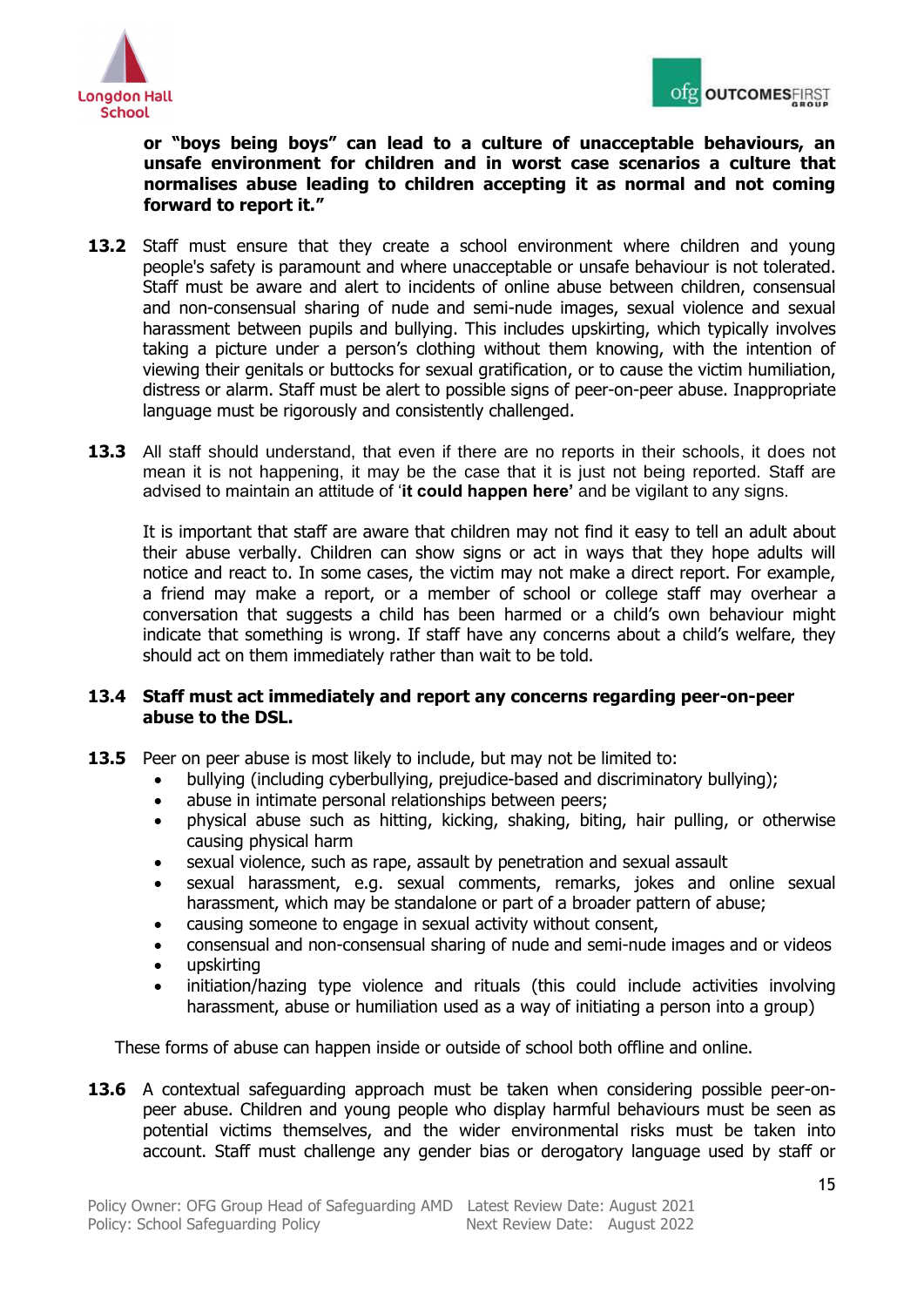

pupils**.** Staff must not dismiss any concerns brought to them by pupils. Staff can report concerns verbally, but they must ensure that all concerns are recorded onto the schools Electronic recording system by the end of the school day.

- **13.7** When making decisions about how to deal with allegations, the age and understanding of the young person who has displayed harmful behaviour must be taken into consideration, as well as any relevant personal circumstances and how this relates to their behaviour. Schools must consider any disparity in age between the young person who has displayed harmful behaviour and the victim, the impact the behaviour has had on the victim, and any element of coercion or violence.
- **13.8** DSL must deal with any concerns of peer-on-peer abuse immediately and sensitively. As much information as possible must be gathered from the victim and the young person who has allegedly displayed harmful behaviour in order to gain the facts of what has happened.
- **13.9** The language used must be sensitive, non-judgemental and must not blame the victim. Victims must be supported and reassured that their safety and welfare within the school is the priority. Risk assessments must be implemented where necessary.
- 13.10 Where the DSL believes that there has been significant harm caused to the pupil, a referral must be made to the local authority immediately. In agreement with the local authority, parents/carers must be informed. Where possible, as best practice, parents/carers are to be informed face to face.
- 13.11 If the local authority does not believe it meets their threshold for further action and the DSL is not in agreement, this must be challenged with the local authority.

# **13.12 After the outcome/conclusion of the incident**:

- a contextual safeguarding approach must be taken;
- schools must take all necessary action to learn from the incident and prevent future incidents from occurring, such as through targeted education around specific types of peeron-peer abuse;
- support for the victim must be offered and provided where possible. Appropriate risk assessments must be implemented to provide reassurance and safety for the victim;
- schools must ensure that they **do not** adopt a victim blaming approach;
- the DSL must complete an investigation into the incident; The investigation must consider the incident itself as well as whether it is an isolated incident, and the personal circumstances of the young person who is alleged to have displayed harmful behaviour;
- if necessary, appropriate referrals must be made to support services for the young person who has displayed harmful behaviours;
- a risk assessment must be completed and implemented for the young person who has displayed harmful behaviours in order to safeguard them and other pupils.

# <span id="page-15-0"></span>**14.0 Bullying**

**14.1** Severe or persistent forms of bullying can result in Significant Harm, which is why those providing services for children should have adequate policies, procedures and training to counter bullying. Bullying occurs when a person or group of people behave in ways which are designed to cause distress or to hurt a person or group of people. Bullying can be overt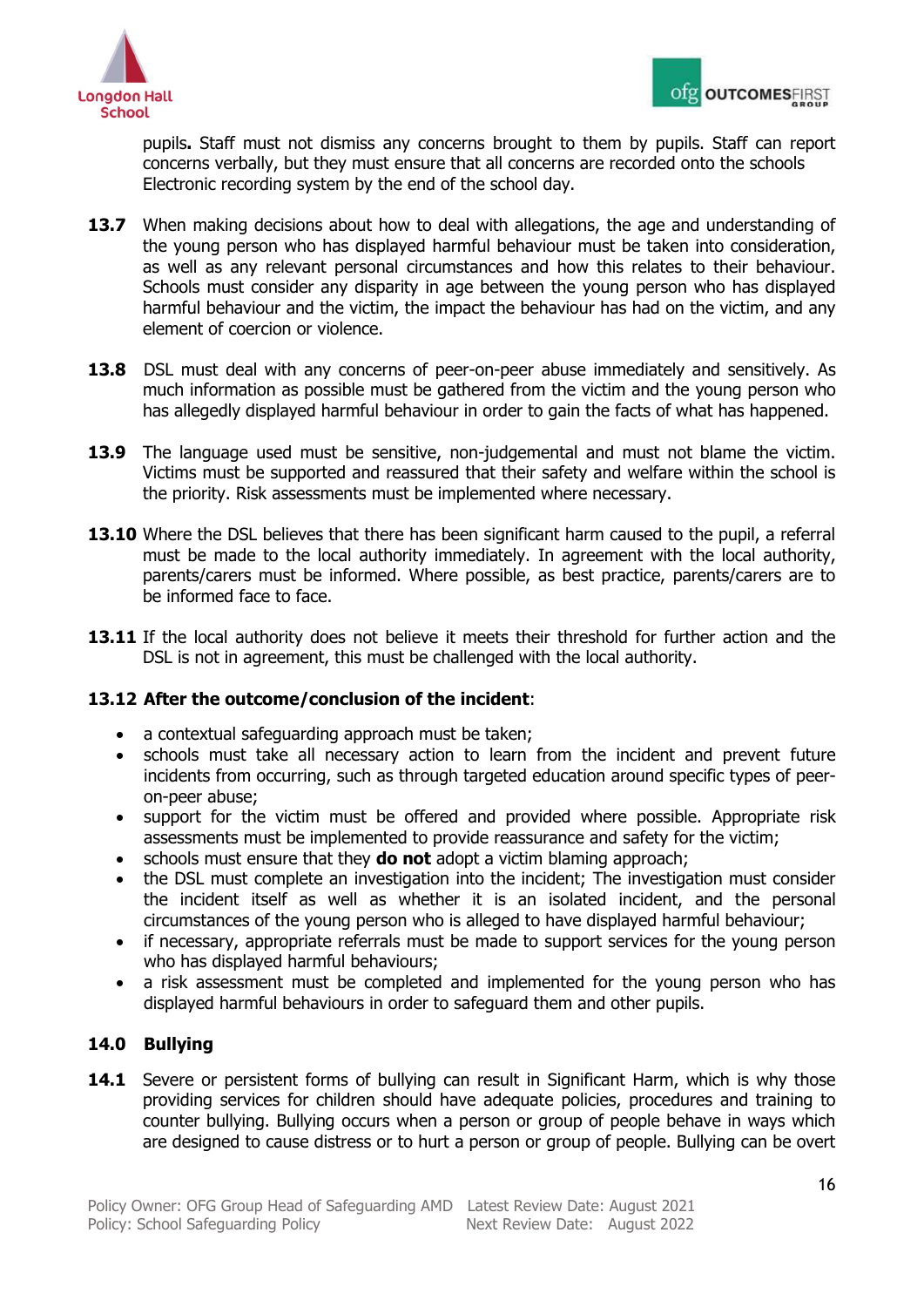



and plain for all to see. It can be subtle and insidious. Bullying can become part of the culture, recognised or believed by all or a significant number of people as 'acceptable.

- **14.2** Outcomes First Group has a zero-tolerance approach to bullying. All staff have a responsibility to challenge all bullying. Staff must help children and young people to understand what bullying is and how to report it. Bullying must be dealt with as a safeguarding matter. Staff must report any bullying concerns to the DSL **on the same day**. The concerns must be documented appropriately.
- **14.3** Schools have a responsibility to ensure that those children and young people who bully, are supported and helped to understand the impact of their actions.

The government has produced the following guidance on Preventing and tacking bullying, mental health and behaviour in school: <https://www.gov.uk/government/publications/preventing-and-tackling-bullying> See [Rise Above](https://campaignresources.phe.gov.uk/schools/topics/mental-wellbeing/overview) for links to materials and lesson plans

**14.4** For further information please refer to the school's anti-bullying policy, child protection policy, the Web Filtering policy, and the DfE guidance [Sexual violence and sexual](https://assets.publishing.service.gov.uk/government/uploads/system/uploads/attachment_data/file/999239/SVSH_2021.pdf)  [harassment between children in schools and colleges \(](https://assets.publishing.service.gov.uk/government/uploads/system/uploads/attachment_data/file/999239/SVSH_2021.pdf)Sept 2021)

## **14.5 All staff have a responsibility to report any suspicions or concerns that a child has or may be mistreated or harmed.**

## <span id="page-16-0"></span>**15.0 Preventative Strategies**

**15.1** The school will take all appropriate action to ensure that children and young people learn about appropriate relationships with adults, keeping safe, online safety as well as sex and healthy relationships. Relationship, Health and Sex Education **(**RSHE) lessons, Relationships Education, and Relationships and Sex Education will focus on important ageappropriate issues in line with Government guidance. Staff must ensure that children and young people have opportunity to learn about safe relationships between peers as well as who they can talk to if they have any concerns.

A one-stop page providing teachers with support in teaching RSHE topics can be found here[:https://www.gov.uk/guidance/teaching-about-relationships-sex-and-health](https://www.gov.uk/guidance/teaching-about-relationships-sex-and-health)

- 15.2 Children should be supported by staff to understand what abuse is. Children must be listened to and enabled to report any abuse or neglect at the earliest opportunity. They should be given information about how to report abuse or any concerns about possible abuse. This should include being able to access in private, relevant websites or help lines such as Childline to seek advice and help.
- **15.3** The school recognises that some children and young people are more vulnerable by virtue of their complex health or behavioural needs, or disabilities. In these instances, all staff have a responsibility to be the 'eyes and ears' and report all concerns to the DS Lead.
- **15.4** For further information, refer to Part 5 of Keeping Children Safe in Education (2021) 'Child on Child Sexual Violence and Sexual Harassment'.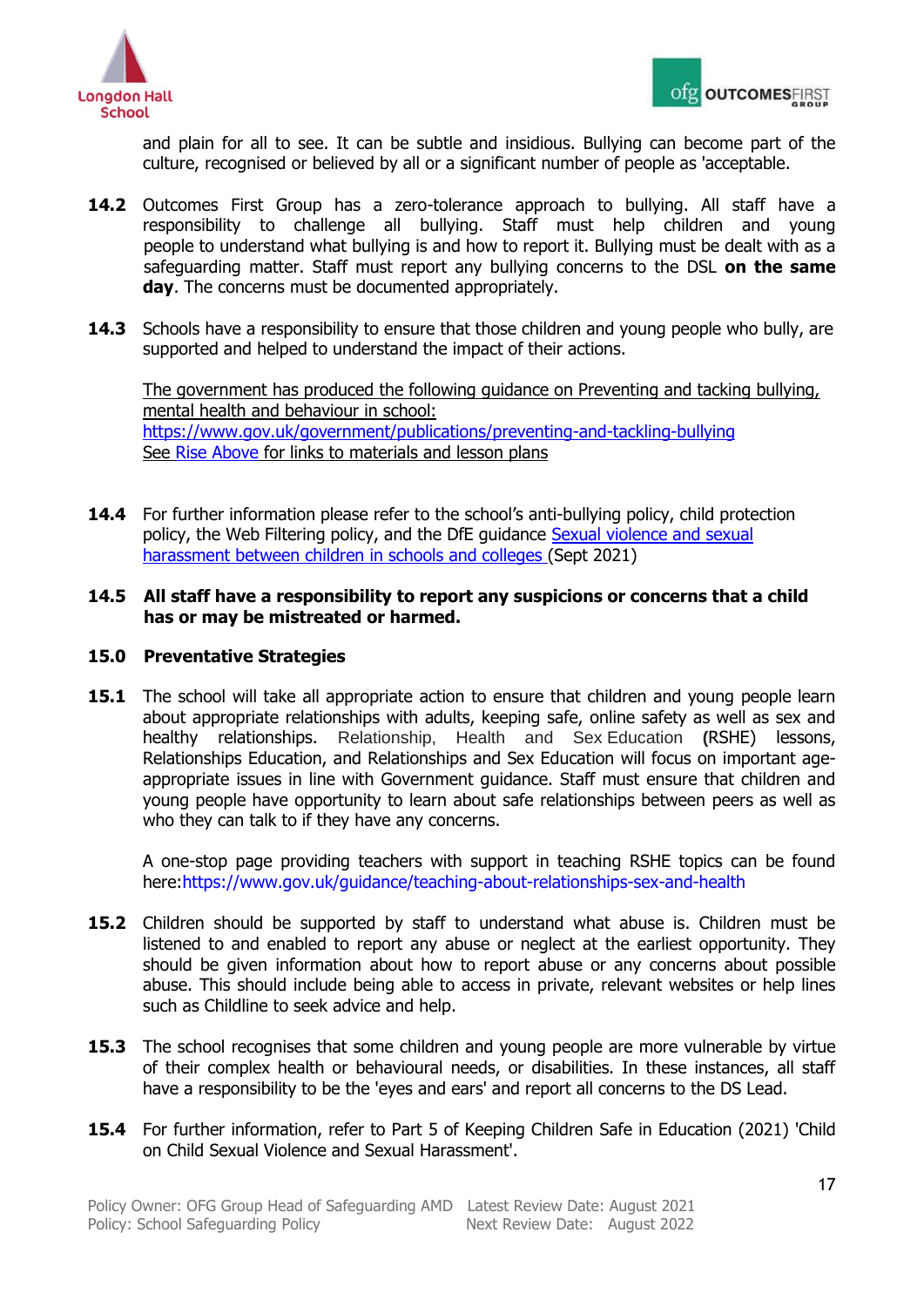

# <span id="page-17-0"></span>**16.0 Online Safety**

- **16.1** There is a whole school approach to online safety to help equip pupils with knowledge and understanding to stay safe online. The school helps and supports its pupils to recognise and avoid online safety risks and to help build their digital resilience. This is integrated into everyday learning and covered in detail as part of the RSHE curriculum. There are a range of resources to provide support for online safety in schools at: <https://www.childnet.com/teachers-and-professionals>
- **16.2** The Outcomes First Group requires safe and secure systems to be put in place within schools that limits the exposure to such risks. Please see the Group Web Filtering Policy that is updated for schools each year and the Group's Staying Safe Online Policy.

KCSIE (2021) states that the school should have a clear policy on the use of mobile and smart technology. Schools are required to develop a local policy.

# **16.3 If a member of staff has reason to believe that a child or young person is experiencing harm or is at risk of harm, the reporting process set out in this policy in Section 10 must be followed immediately.**

- **16.4** If staff become aware of an online incident that is a cause for concern, they should:
	- Provide reassurance to the child or adult.
	- Take immediate action to report any criminal offences to the police and social care.
	- Inform the child or adult's placing authority and family as appropriate.
	- Review the supervision and support arrangements for the child accessing the internet.
	- Check the privacy and security settings on the child's devices and account.
	- Agree what action will be taken to prevent recurrence and reduce risk, the risk assessment should be reviewed and updated. Further online safety learning requirements should be considered for the child.
- **16.5** Digital technology and its related risks are developing rapidly. An annual review of the school's approach to online safety will take place, supported by an annual risk assessment that considers and reflects the risks children face. A free online safety self-review tool for schools can be found at<https://360safe.org.uk/>
- **16.6** The UKCIS external visitors' guidance highlights a range of resources which can support educational settings to further develop a whole school approach towards online safety: [https://www.gov.uk/government/publications/using-external-visitors-to-support-online](https://www.gov.uk/government/publications/using-external-visitors-to-support-online-safety-education-guidance-for-educational-settings)[safety-education-guidance-for-educational-settings](https://www.gov.uk/government/publications/using-external-visitors-to-support-online-safety-education-guidance-for-educational-settings)

## <span id="page-17-1"></span>**17.0 Children Missing Education**

17.1 All staff must be aware of the risks associated with children who go missing from education, and particularly that very often missing incidents are a warning sign of other safeguarding concerns such as exploitation, forced marriage, FGM, substance misuse or mental health problems. The risk of exploitation and abuse increases for those children and young people who go missing from home and school.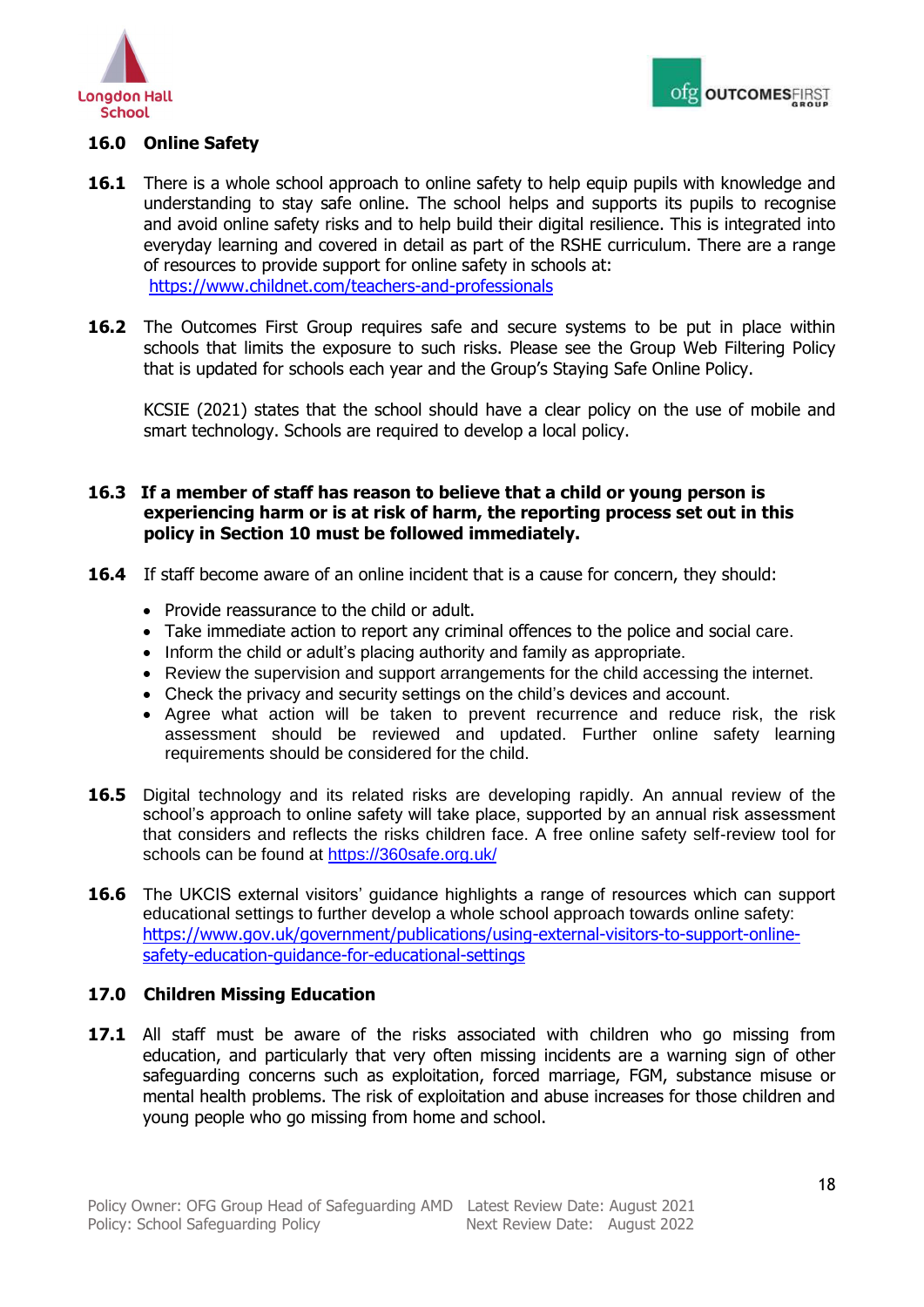

Early identification and intervention is a priority. Schools must have appropriate procedures in place for monitoring the attendance of children and young people in school. Attendance must be monitored through Senior Leadership Team Meetings and Governance.

**17.2** The DSL must contact the main emergency contact as detailed on the pupil's file should there be concerns regarding the pupil missing education.

Staff must report all unauthorised absences to the DSL, who must make contact with the child or young person's parent/carer immediately to establish the child or young person's whereabouts. The DSL must inform the placing authority of a pupil's poor attendance.

- **17.3** The DSL is responsible for investigating any unexplained absences. Reasonable enquiries must be made to locate a child or young person who is missing from education. The DSL **must** refer any safeguarding concerns regarding the absence of a pupil to the local authority. Cases where there are concerns regarding forced marriage or FGM must be referred to the police immediately. All information **must** be documented appropriately.
- **17.4** Children and young people who are repeatedly missing from education are at particular risk of harm. Attempts must be made to talk to the child or young person about why they are missing from education. Records must be kept of those discussions. Any safeguarding information which the child or young person discloses must be shared **immediately** with the local authority. If the child or young person discloses immediate safeguarding concerns, the DSL must share this information with the police.

# <span id="page-18-0"></span>**18.0 Child Sexual Exploitation (CSE) and Child Criminal Exploitation (CCE)**

- **18.1** Exploitation of children and young people is a form of child abuse and can include sexual exploitation or criminal exploitation. This occurs when an individual or group takes advantage of an imbalance in power to coerce, manipulate or deceive a child into taking part in sexual or criminal activity, in exchange for something the victim needs or wants, and /or for financial advantage or increased status of the perpetrator or facilitator and/or through violence or the threat of violence.
- **18.2** CSE and CCE can affect children, both male and female and can include children who have been moved (commonly referred to as trafficking) for the purpose of exploitation. It is important to note that the experience of girls who are criminally exploited can be very different to that of boys. The indicators may not be the same, however professionals should be aware that both boys and girls can be at risk of criminal exploitation. Both boys and girls being criminally exploited may be at higher risk of sexual exploitation.
- **18.3** Schools must write and implement a local exploitation procedure which staff must be familiar with. All staff **must** read Outcomes First Group's Exploitation policy as well as refer to Keeping Children Safe in Education (2021).
- **18.4** All staff **must** know the definitions, signs and indicators of CSE, CCE and County Lines. DSL must provide ongoing training and learning to staff around exploitation. All staff **must** have training in exploitation.
- **18.5** Staff **must** report any concerns regarding exploitation **immediately** to the DSL and document their concerns appropriately **on the same day**. Where there are immediate concerns relating to children and young people's safety due to exploitation, DSLs must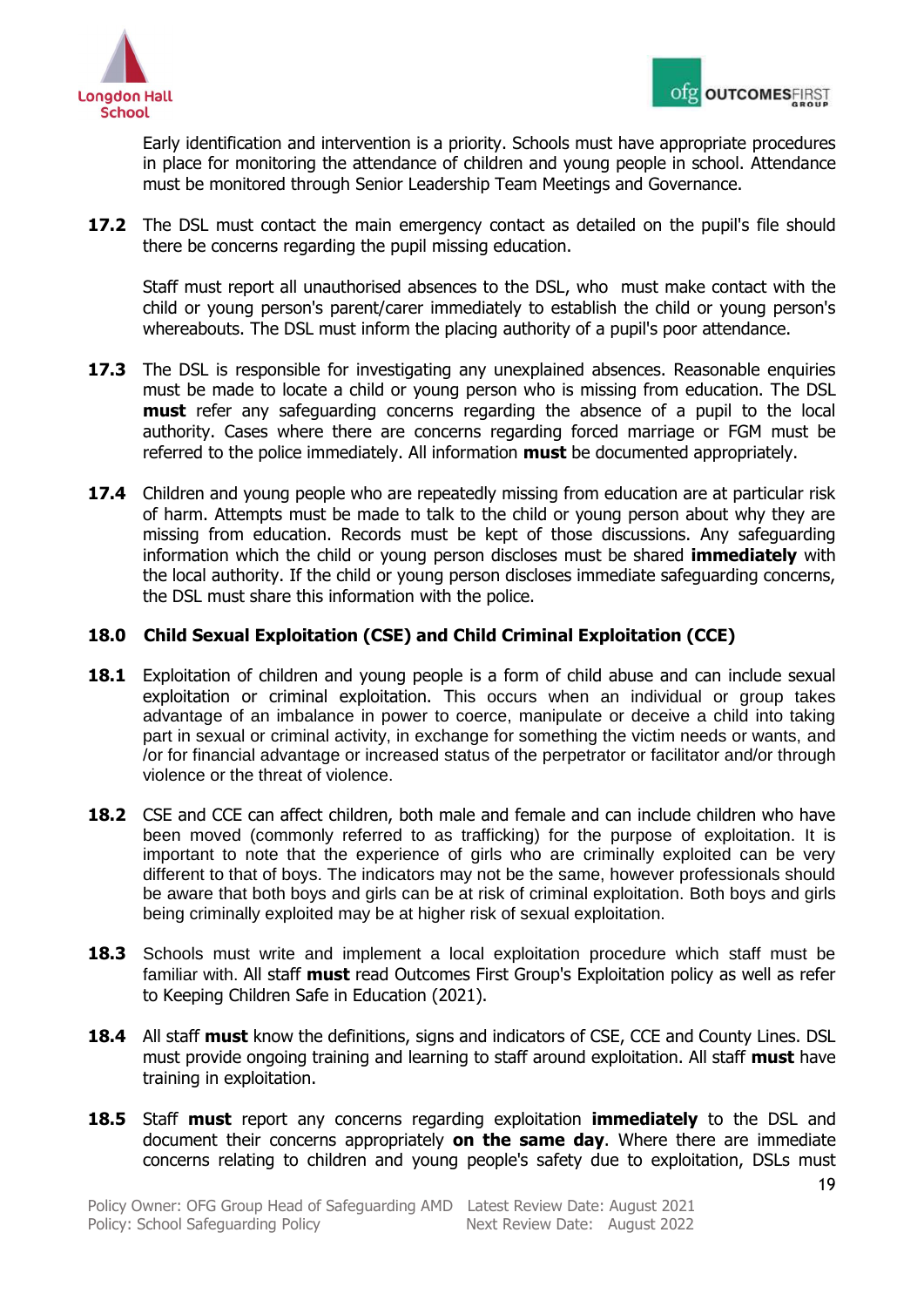



make a same day referral to the local authority and report the concerns to the police as well as to the Regional Director for Education and Care.

**18.6** Where there are low level concerns, i.e. where the behaviour towards a child does not meet the threshold of harm, the DSL must document the concerns on a chronology in order to establish a full picture of what is happening for the child or young person.

A low-level concern is any concern, no matter how small, and even if no more than causing a sense of unease or a 'nagging doubt', that an adult working in or on behalf of the school may have acted in a way that is inconsistent with the staff code of conduct, including inappropriate conduct outside of work, but does not meet the allegations threshold or is not considered serious enough to consider a referral to the Local Authority Designated Officer or equivalent. Examples may include but are not limited to: being over friendly with children; having favourites; engaging with a child on a one-to-one basis in a secluded area or behind a closed door; or using inappropriate sexualised, intimidating or offensive language.

**18.7** It is everyone's responsibility to help children and young people know about grooming and exploitation. Schools must ensure that children and young people know who to talk to if they have any concerns for themselves or other children.

## <span id="page-19-0"></span>**19.0 Serious violence**

- 19.1 All staff should be aware of indicators, which may signal children are at risk from, or are involved with serious violent crime. These may include increased absence from school, a change in friendships or relationships with older individuals or groups, a significant decline in performance, signs of self-harm or a significant change in wellbeing, or signs of assault or unexplained injuries. Unexplained gifts or new possessions could also indicate that children have been approached by, or are involved with, individuals associated with criminal networks or gangs and may be at risk of criminal exploitation.
- **19.2** All staff should be aware of the range of risk factors which increase the likelihood of involvement in serious violence, such as being male, having been frequently absent or permanently excluded from school, having experienced child maltreatment and having been involved in offending, such as theft or robbery.

Further guidance for professionals can be found here: [https://www.gov.uk/government/publications/advice-to-schools-and-colleges-on-gangs](https://www.gov.uk/government/publications/advice-to-schools-and-colleges-on-gangs-and-youth-violence)[and-youth-violence](https://www.gov.uk/government/publications/advice-to-schools-and-colleges-on-gangs-and-youth-violence)

[https://www.gov.uk/government/publications/criminal-exploitation-of-children-and](https://www.gov.uk/government/publications/criminal-exploitation-of-children-and-vulnerable-adults-county-lines)[vulnerable-adults-county-lines](https://www.gov.uk/government/publications/criminal-exploitation-of-children-and-vulnerable-adults-county-lines)

## <span id="page-19-1"></span>**20. 0 Female Genital Mutilation**

**20.1** In line with KCSIE (2021), teachers have a legal duty to share concerns regarding FGM; 'If a **teacher**, in the course of their work in the profession, discovers that an act of FGM appears to have been carried out on a girl under the age of 18, the teacher **must** report this to the police'. In suspected cases of FGM, staff must refer to the local authority as well as the police. The DSL will assist and support staff with this.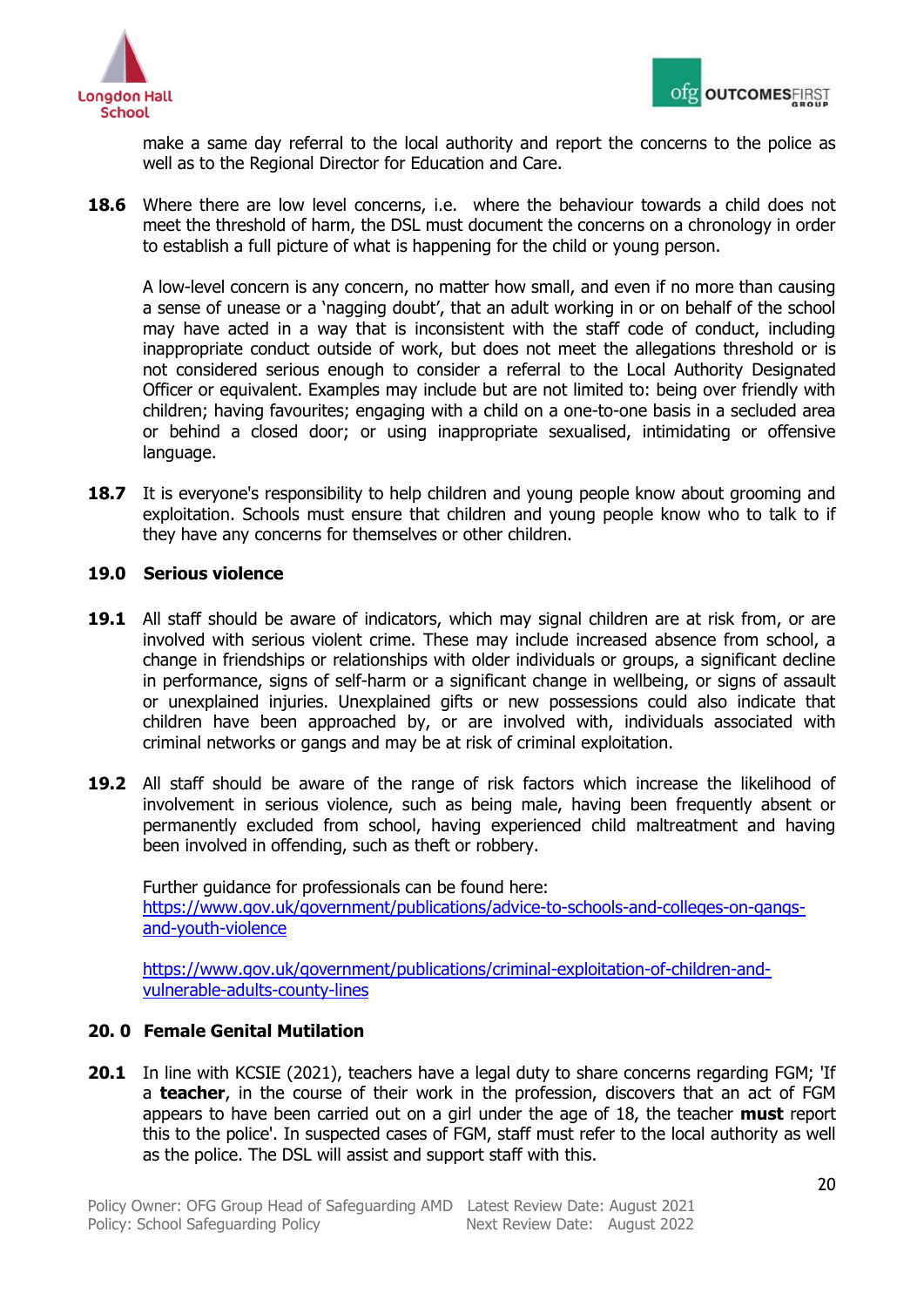

- **20.2** Staff must read and be familiar with statutory guidance regarding reporting FGM 'FGM Fact sheet': <https://www.gov.uk/government/publications/female-genital-mutilation-leaflet>
- **20.3** The DSL must ensure that immediate concerns regarding potential abuse, harm, honourbased abuse including FGM, forced marriage and breast ironing, CSE and Trafficking or Radicalisation are shared **immediately** with the relevant Regional Director for Education and Care and Chair of Governors) and that staff have documented them appropriately.

# <span id="page-20-0"></span>**21.0 Preventing Radicalisation**

- **21.1** Outcomes First Group fully recognises its responsibility to have arrangements in place to safeguard and protect children from radicalisation. Section 26 of the Counterterrorism and Security Act 2015 places a statutory responsibility on schools to 'have due regard to the need to prevent people from being drawn into terrorism'. This is known as the 'Prevent' duty.
- **21.2** All staff must be aware of the signs and indicators of radicalisation. Staff must be proactive in reporting any concerns, regardless of how small they may be, to the DSL who must assist staff to report all concerns regarding radicalisation to the Police as well as the Regional Director for Education and Care. Staff must document their concerns appropriately.
- **21.3** All staff must be aware of the local procedures relating to reporting radicalisation concerns.

## <span id="page-20-1"></span>**22.0 Children Requiring Support with their Mental Health**

- **22.1** Outcomes First Group recognises that schools have an important role in supporting the health and wellbeing of children and young people. Mental ill-health can be an indicator of a child suffering or at risk of abuse, neglect or exploitation. All schools should have systems in place for identifying mental health problems and referring to appropriate agencies for additional support. This will ordinarily be with the consent of the child and their family. All details of concerns and any referrals or other support arranged for the child should be documented on the schools electronic recording system.
- **22.2** Schools can refer to the Mental Health and Behaviour in Schools guidance (2018) <https://www.gov.uk/government/publications/mental-health-and-behaviour-in-schools--2> The guidance provides advice on how to create a whole school culture in promoting positive mental health outcomes for children and young people.

# <span id="page-20-2"></span>**23.0 Physical Interventions**

**23.1** While every school creates an atmosphere of nurturing, unconditional positive regard and warmth, Outcomes First Group recognises that on occasion it may be necessary to use physical intervention to keep a child or young person safe. Physical intervention must be a last resort and must always be proportionate. Once the child is safe and calm, it is essential that there is a debrief with the child. It should be an open discussion with the member of staff encouraging the child to talk about how they feel and understand what happened.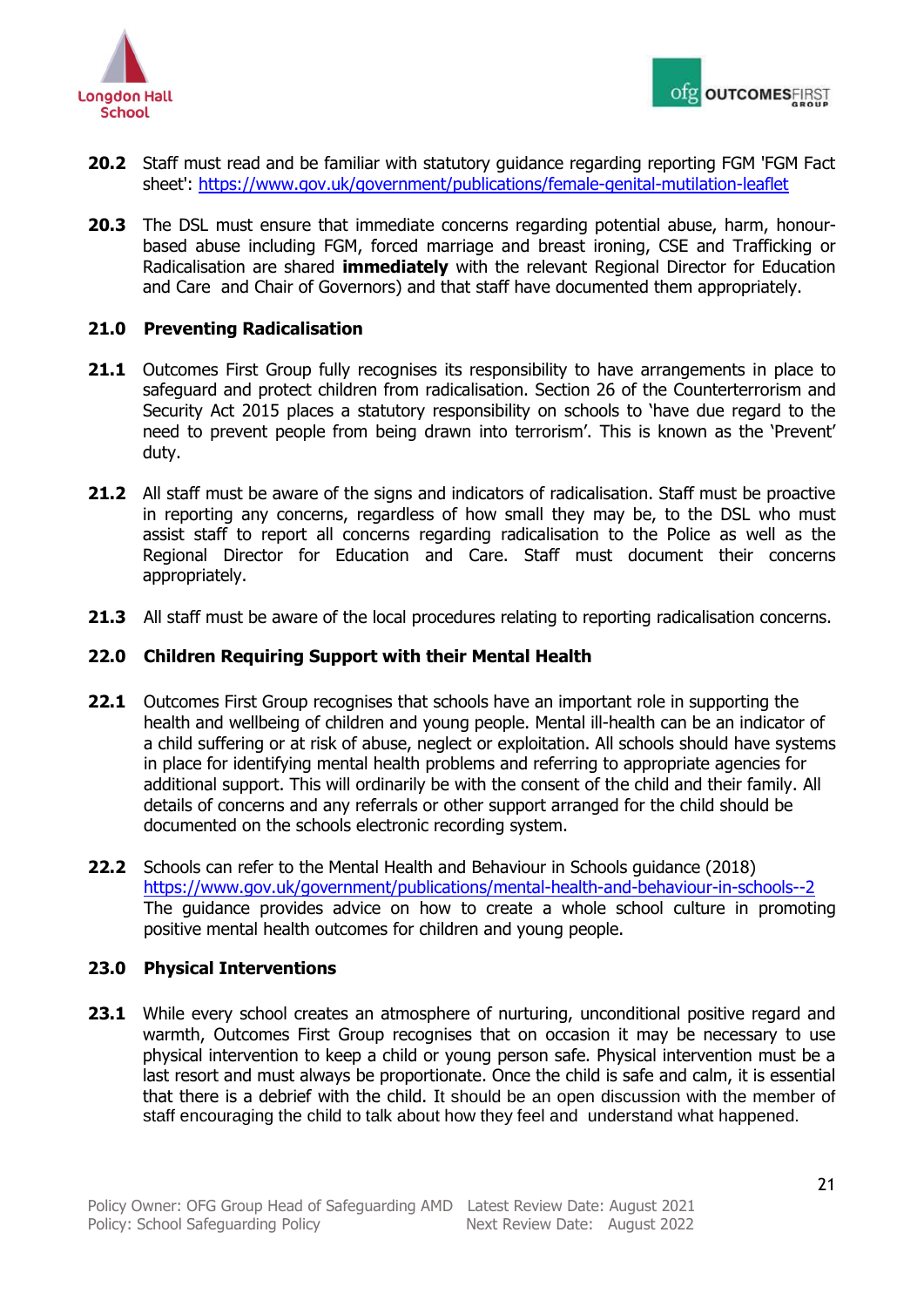



The intervention and the follow-up action must be recorded on the School's Electronic Recording System.

# **23.2 All staff must read and know the school's individual Physical Intervention Policy**.

23.3 If a child or young person makes an allegation after a physical intervention, it is important that the member of staff writes down as much information as possible. Staff must complete body maps immediately after the event and make an appropriate electronic record. Staff must also verbally inform the DSL (or deputy) as well as recording it onto the schools electronic recording system. **Medical attention must always be sought for the young person.** Staff must inform their parents or carers. Allegations of harm relating to physical interventions must be reported to the Regional Director for Education and Care, the Group Head of Safeguarding [\(anne-marie.delaney@ofgl.co.uk\)](mailto:anne-marie.delaney@ofgl.co.uk) Local Authority Designated Officer or equivalent.

# <span id="page-21-0"></span>**24.0 Allegations against Staff**

- **24.1** An allegation is any concern, complaint or disclosure that indicates a member of staff, agency staff or volunteer or has:
	- Behaved in a way that has harmed a child or may have harmed a child
	- Possibly committed a criminal offence against or relate to a child
	- Behaved towards a child or children in a way that indicates he or she may pose a risk of harm to children; or
	- Behaved or may have behaved in a way that indicates they may not be suitable to work with children.
- **24.2** All allegations must be treated seriously. Staff must maintain an open mind and suspend all judgement. Allegations must never be dismissed. When managing allegations, it is important that staff maintain a level of professional curiosity. Staff have a responsibility to look after themselves and not to place themselves into situations which could present as unsafe. Staff must report any concerns to the Regional Director for Education and Care and the DSL.
- **24.3** When a child makes an allegation about a member of staff, the member of staff receiving the complaint must:
	- write everything down and document it on the electronic recording system used by the school.
	- immediately report the allegation to the DSL (or deputy).

The DSL must:

- take all allegations seriously regardless of whether a child or young person has made previous allegations and can speak to the Local Authority Designated Officer or equivalent and seek advice about next steps on the same day.
- Must report allegations to the Local Authority Designated Officer or equivalent within one working day.
- Ensure that they follow the Outcomes First Group's Managing Allegations Procedure.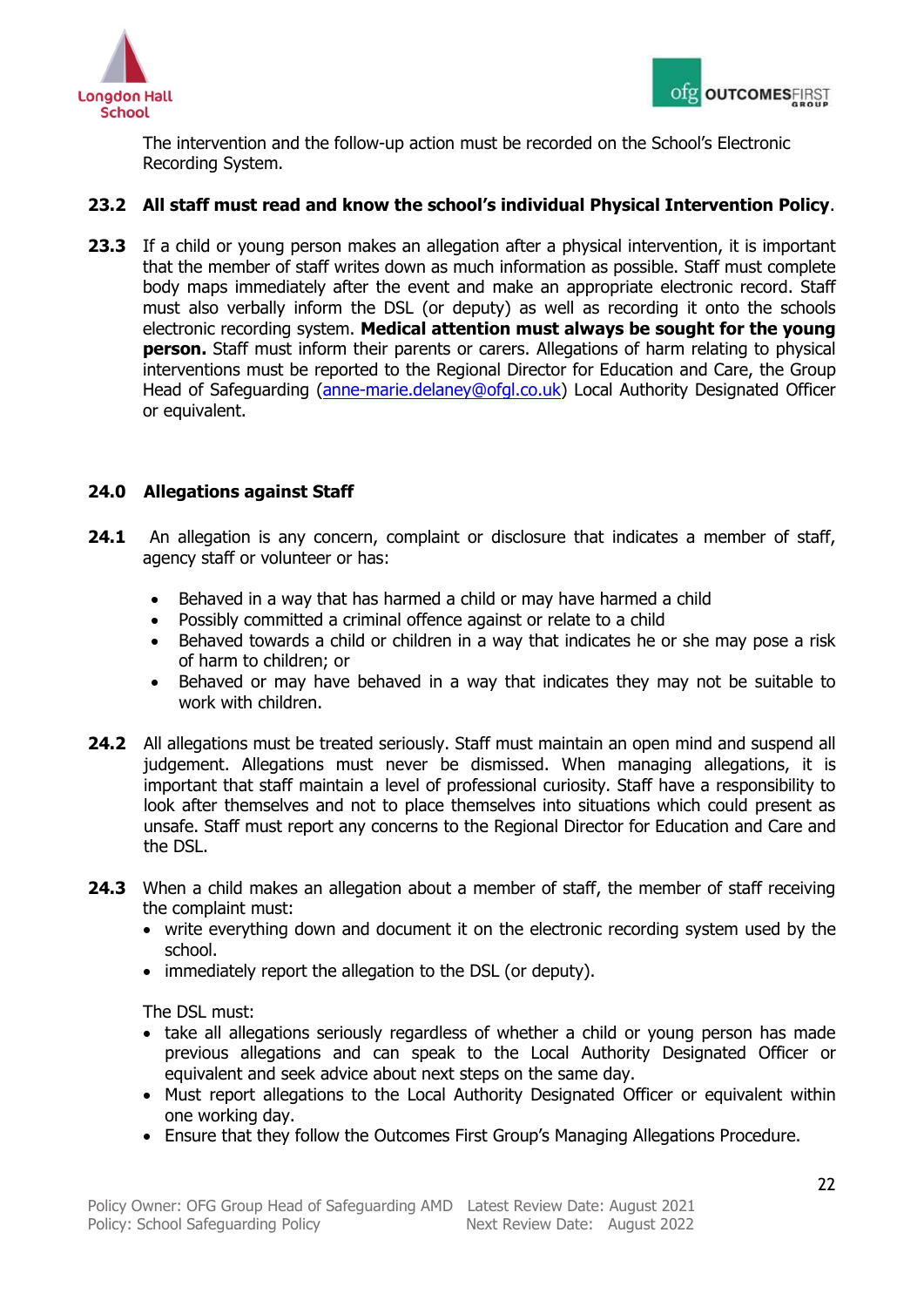

- **24.4** Part four of Keeping Children Safe in Education (2021) outlines the importance of retaining oversight of any concerns or allegations about agency or supply staff, volunteers or any member of staff employed by a third party working in the school setting. Whilst the individual may not be employed by Outcomes First Group, **schools must ensure** that allegations are managed properly. KCSIE (2021) states 'In no circumstances should a school or college decide to cease to use a supply teacher due to safeguarding concerns, without finding out the facts and liaising with the LADO to determine a suitable outcome. Governing bodies and proprietors should discuss with the supply agency or agencies where the supply teacher is working across a number of schools of colleges, whether it is appropriate to suspend the supply teacher, or redeploy them to another part of the school or college, whilst they carry out their investigation.'
- 24.5 If the allegation is regarding the Head of School then the Regional Director for Education and Care must be informed immediately. They will then seek advice from the Local Authority Designated Officer (or equivalent).
- **24.6 All allegations made against staff must be reported to the Regional Director for Education and Care and HR and the Group Head of Safeguarding, and to [safeguarding@ofgl.co.uk.](mailto:safeguarding@ofgl.co.uk) Outcomes First Group recognises that managing allegations can be challenging and so will support with the process.**
- **24.7** It is the responsibility of the DSL to ensure that all allegations are managed in line with local safeguarding partnership procedures.

# <span id="page-22-0"></span>**25.0 Working with the Local Authority Designated Officer (or equivalent)**

**25.1** In all referrals, the DSL is the lead professional within the school for ensuring that a timely response is received from the local authority. If a response is received which the DSL believes is inappropriate and does not prioritise the child or young person's safety, this must be escalated to the Head of School or Governors of the school to agree further action.

## <span id="page-22-1"></span>**26.0 Whistleblowing**

- 26.1 Safeguarding is everyone's responsibility. Outcomes First Group recognises that on occasion staff may feel that they are unable to tell someone within their immediate place of work about any safeguarding concerns that they may have. The Group also recognises that children will be unable to voice their concerns if they are in an environment where staff also fail to voice their concerns.
- 26.2 All staff have a duty first and foremost to the children in their school. Any concerns, regardless of how small they may seem, must be reported. DSLs and Head of School have a responsibility to ensure that they create an environment where staff feel safe to openly voice any concerns and feel listened to. It is also important that staff feel supported if concerns are raised about them. If staff see or hear about other colleagues' practice which they are concerned about, which potentially may cause emotional or physical harm to a pupil, or if the standard of care being provided falls short of expectations, they must report this.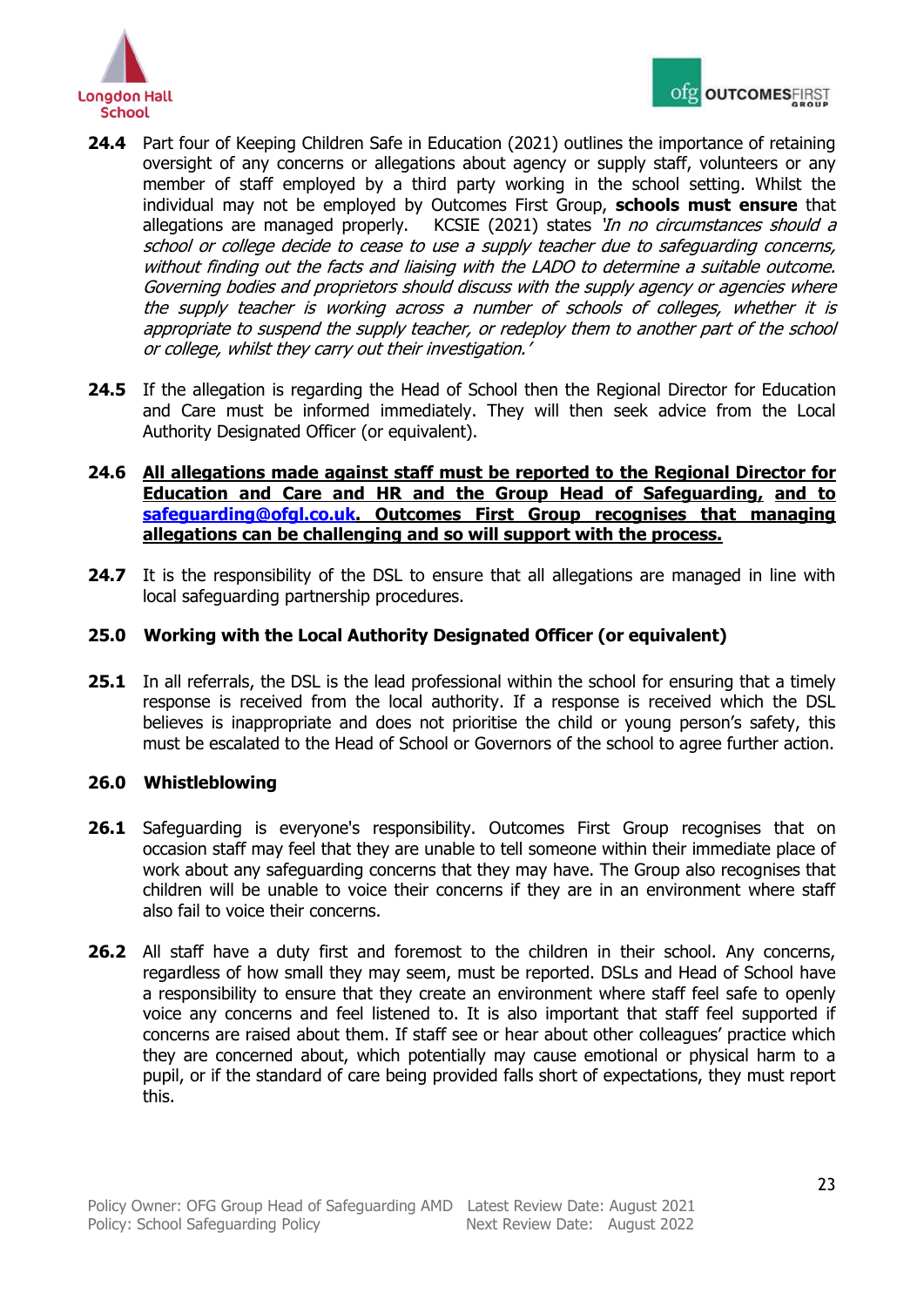



**26.3** Outcomes First Group has an anonymous telephone support system (Safecall) where staff are able to share any concerns that they may have, safely and without fear of reprisal. All whistleblowing concerns will be taken seriously and treated as such.

**26.4** Staff can call Safecall on **08009151571**, report online **www.safecall.co.uk/reports**, or email **outcomesfirstgroup@safecall.co.uk**

# <span id="page-23-0"></span>**27.0 Covid-19 and disruption to schools**

- **27.1** The Covid-19 Pandemic has caused significant disruption to education settings during the last two academic years. The safeguarding of children and young people always remains the highest priority in all circumstances. Whilst it is anticipated that the impact of Covid-19 will decrease, the school continues to have clear procedures in place for reducing the risk and spread of infection, managing cases/suspected cases, self-isolation and remote learning.
- **27.2** The School will:
	- Keep up to date with the latest government legislation and guidance and ensure it is followed.
	- Follow the system of controls to minimise the risk of infection.
	- Have a contingency plan in place for outbreaks in the school or changes in restrictions
	- have a remote learning plan in place for pupils to follow and engage in if and when required.
	- Staff and children reporting to be symptomatic will be sent home and asked to arrange to have a PCR test as soon as possible and report the result to the school.
	- Communicate any changes in processes to parents/carers.
	- Regularly review its arrangements and, where necessary, update its risk assessment.
- **27.3** Each school will have individual arrangements and characteristics that may require sitespecific arrangements. In such cases, the Regional Director of the setting should be informed.

All staff should continue to have full regard to KCSIE(2021) and all Outcomes First Group procedures, including the Safeguarding and Managing Allegations against Employees policies. This applies at all times, when working online or offline, remotely or at a setting.

## **27.4 Designated Safeguarding Lead**

In circumstances where remote learning takes place, staff and pupils must all know how to contact the DSL and who the deputies are if the DSL is unavailable. A contingency plan should be in place should the DSL become unavailable for work and the current deputising arrangements become depleted. This may be that an alternative senior leader has a buddying arrangement with a DSL from another setting for support should this be required.

Arrangements for reporting and accessing electronic and paper record keeping systems must be in place. If a member of the team is unable to attend work due to self-isolation,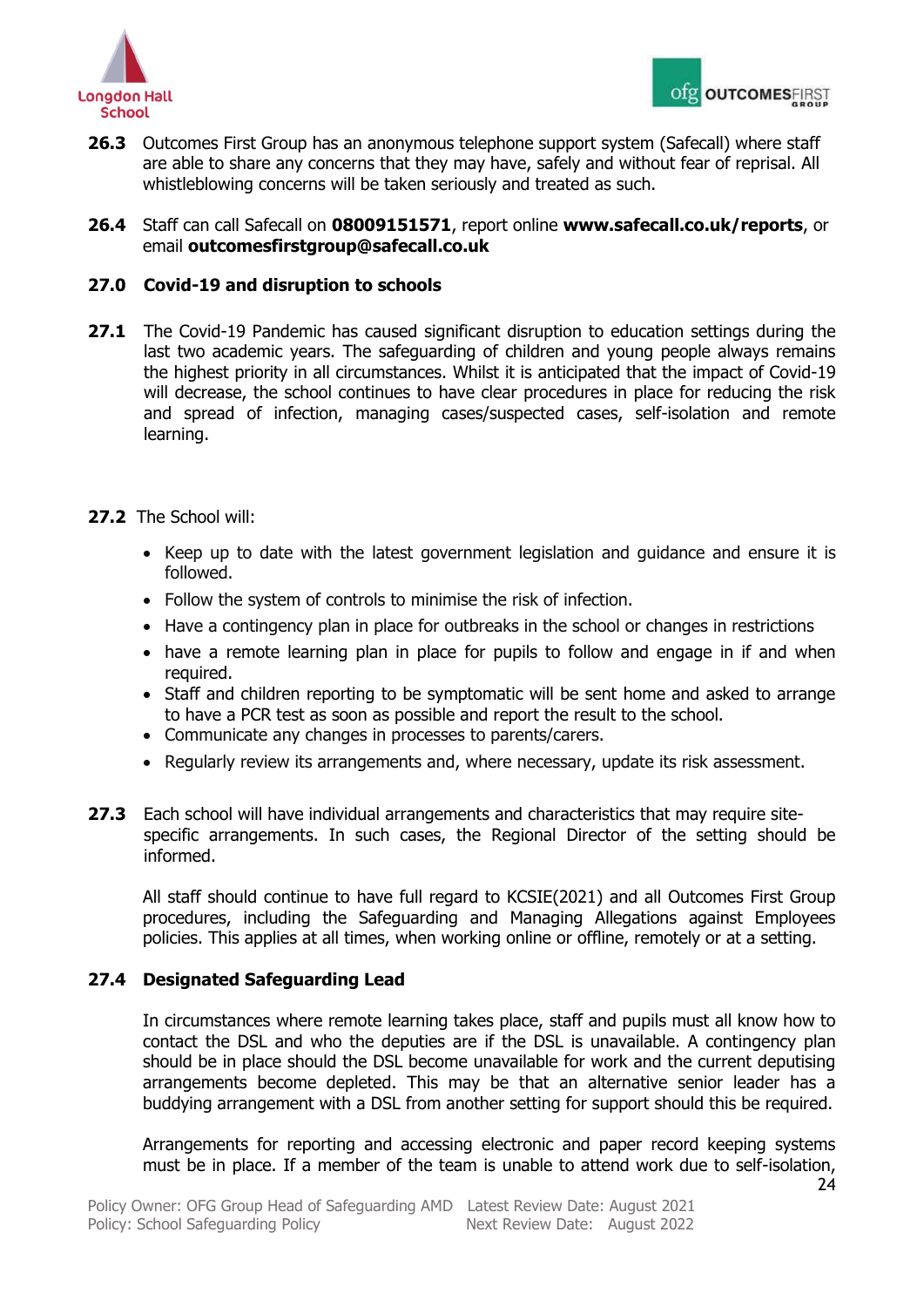

they may be able to continue to function as part of the DSL team remotely with this access. Sensitive or confidential case-related information must not be removed from the school to take to another location for remote working. Consider other mechanisms to access the information securely.

# **27.5. Practice Guidance**

Many of the children and young people we educate have EHC plans and may remain in school. It is important that each individual child's circumstances are considered, and it should not be assumed that all children with EHC plans should be in school regardless of circumstance. Decisions should be based on the child's best interests. Arrangements need to be communicated clearly with parents and carers.

The following steps should be taken to agree a plan in respect of individual pupils:

- A risk assessment must be undertaken for each child. This should consider any healthrelated vulnerabilities of the child or members of their household (if known), any specific online risks and any child protection concerns.
- For every child with an allocated social worker, the most suitable course of action in the circumstance should be agreed with both the placing authority or local authority and/or their parent or carer. The rationale for the decision, the people involved in the decisionmaking, and the date and time of the discussion should be recorded clearly on the child's record.
- For any children subject to child protection plans, the local authority has a duty to remain in contact and see the child at least every 10 working days. Arrangements must be made to enable this to happen. As a key agency in the child's life, the school will commit to maintain contact with them. How this done is a matter for individual consideration.
- For children in need (As defined in section 17 of The Children Act 2004) we should recognise that these families require support, and the local authority has an obligation to provide that. You should ask the allocated social worker what the arrangements will be to support the child and family and what their expectations are of the school. The outcome of this discussion must be recorded.
- For any child or young person receiving early help services or subject to non-statutory multi agency plans. The manager or allocated worker for that child must be contacted by the school to establish how regularly the child will be seen and what the expectations are of the school to maintain contact with that child or provide support for the family.
- Each Head of School must inform the placing local authority if a child will be accessing off-site education. Ensure a record of the communication and any response received from the local authority is held at the school.
- As an absolute minimum requirement, during term-time, the school must make **weekly** contact with children and young people who are not attending school in person. This should be over the telephone or through virtual communications platforms.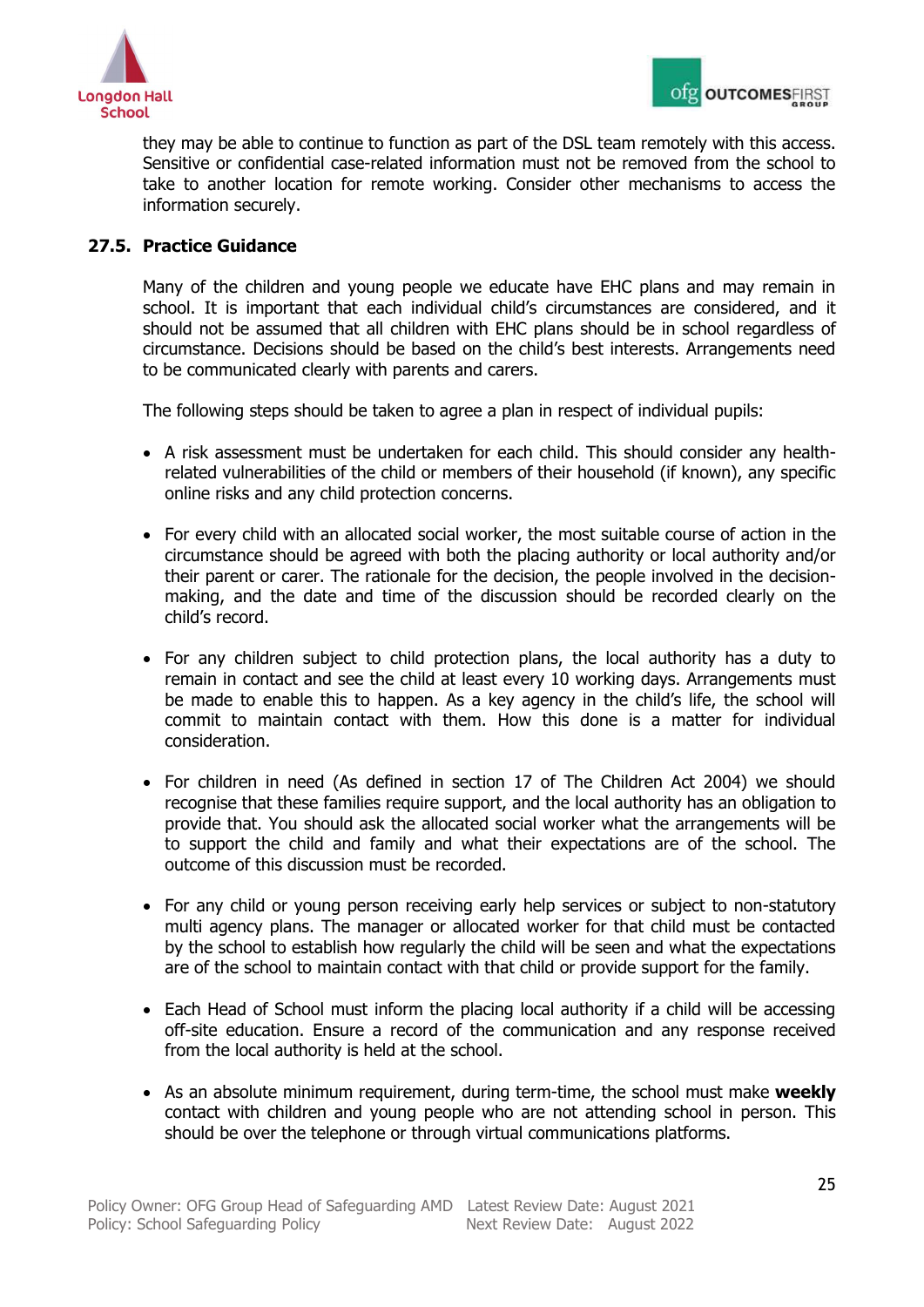

- There will be arrangements to maintain contact with some children and young people during holidays. This will be considered on a case-by-case basis.
- If the school is unable to make contact with any child or young person this must be considered as a potential safeguarding or child protection matter and make a referral through local safeguarding arrangements.

## The following guidance is available:

<https://www.gov.uk/guidance/safeguarding-and-remote-education-during-coronavirus-covid-19> <https://learning.nspcc.org.uk/news/covid/undertaking-remote-teaching-safely> <https://www.pshe-association.org.uk/guidance-teaching-pshe-remotely>

# **27.6 Digital Learning**

Where possible digital learning options for children and young people will be made available if they are having to learn remotely. All staff should be mindful that the Outcomes First Group's and school's safeguarding policies & procedures and Code of Conduct & Ethics Policy continue to apply, at all times when working online or offline at any location.

- 27.6.1 Acorn Digital Learning have produced a Live Online Risk Assessment, and Student Remote Learning policy and template, that have been shared with all Outcomes First Group schools and can be utilised as required.
- **27.6.2** Data protection and GDPR considerations must be taken into account. This includes rules on signing pupils up to online services, and staff accessing personal data when working at home. It is recommended that staff are regularly reminded of the data protection and GDPR policies and procedures, whether they are working from school or remotely.
- **27.6.3** The guidelines for digital leaning below must be followed:
	- Ensure parents and carers are aware of online safety advice and resources such as [Thinkuknow](https://www.thinkuknow.co.uk/) and [Safer Internet Centre](https://www.saferinternet.org.uk/)
	- $\bullet$  A link to [ParentInfo](https://parentinfo.org/) should be on the school's website this DfE backed website provides parents with up-to-date information about a range of topics.
	- If staff are concerned about a comment made online by a pupil or the work they share, the staff member should take a screen shot and report it to the DSL via MyConcern / CPOMS (or the school's existing protocol as long as it is secure).
	- Staff and pupils should be fully dressed and take into account the background/ surroundings. Staff should use a communal area, and anything in the background that could cause concern or identify family members/ personal information, should be removed or a sheet should be used.